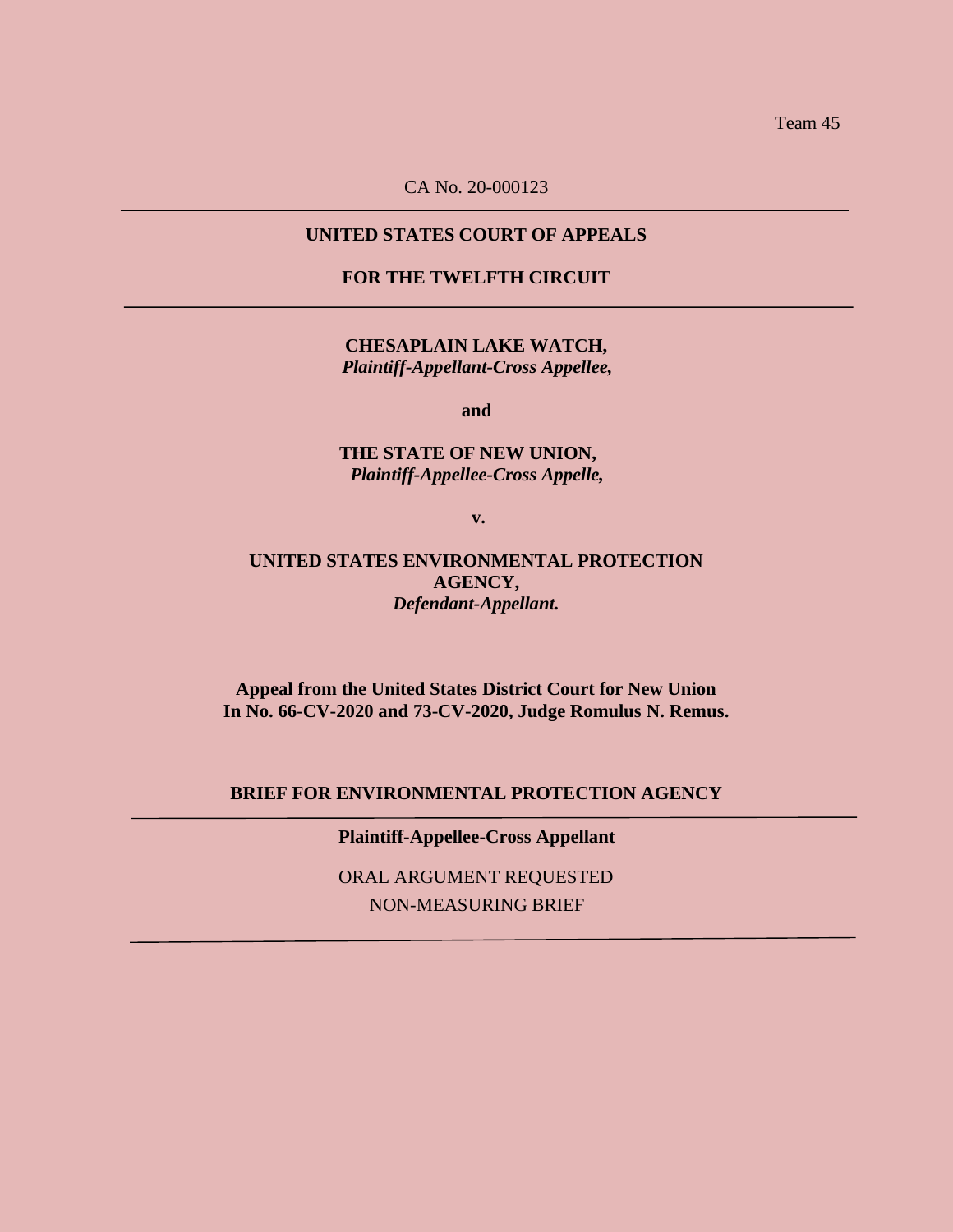# **TABLE OF CONTENTS**

| A.<br><b>B.</b><br>$C_{\cdot}$                                                                                                                                                                                                                                                                                              |
|-----------------------------------------------------------------------------------------------------------------------------------------------------------------------------------------------------------------------------------------------------------------------------------------------------------------------------|
|                                                                                                                                                                                                                                                                                                                             |
|                                                                                                                                                                                                                                                                                                                             |
|                                                                                                                                                                                                                                                                                                                             |
| EPA'S REJECTION OF NEW UNION'S TMDL IN FAVOR OF ITS OWN IS NOT AN<br>$\mathbf{I}$ .<br>A. EPA's denial of New Union's TMDL in favor of its own is not considered final agency<br>B. EPAs adoption of the Lake Chesaplain TMDL does not harm New Union or CLW 10                                                             |
| THE EPA'S INTERPRETATION OF THE TERM "TOTAL MAXIMUM DAILY LOAD"<br>II.<br>IS NOT CONTRARY TO LAW AND SHOULD BE GIVEN CHEVRON DEFERENCE.  11                                                                                                                                                                                 |
| III. EPA'S PHASED TMDL CONSISTING OF ANNUAL PHOSPHORUS POLLUTION<br>REDUCTIONS CONSTITUTES A VALID TMDL UNDER CWA § 303(d) 16<br>Annual reductions do not violate the TMDL requirements in the CWA § 303(d).  17<br>A.<br>EPA's phased TMDL is sufficient to assure achievement of water quality standards at<br><b>B</b> . |
| IV. EPA'S ADOPTION OF CREDITS FOR ANTICIPATED BMP POLLUTION<br>REDUCTION WAS NOT ARBITRARY AND CAPRICIOUS OR AN ABUSE OF<br>The EPA does not have to get reasonable assurance that nonpoint source reductions will<br>A.                                                                                                    |
|                                                                                                                                                                                                                                                                                                                             |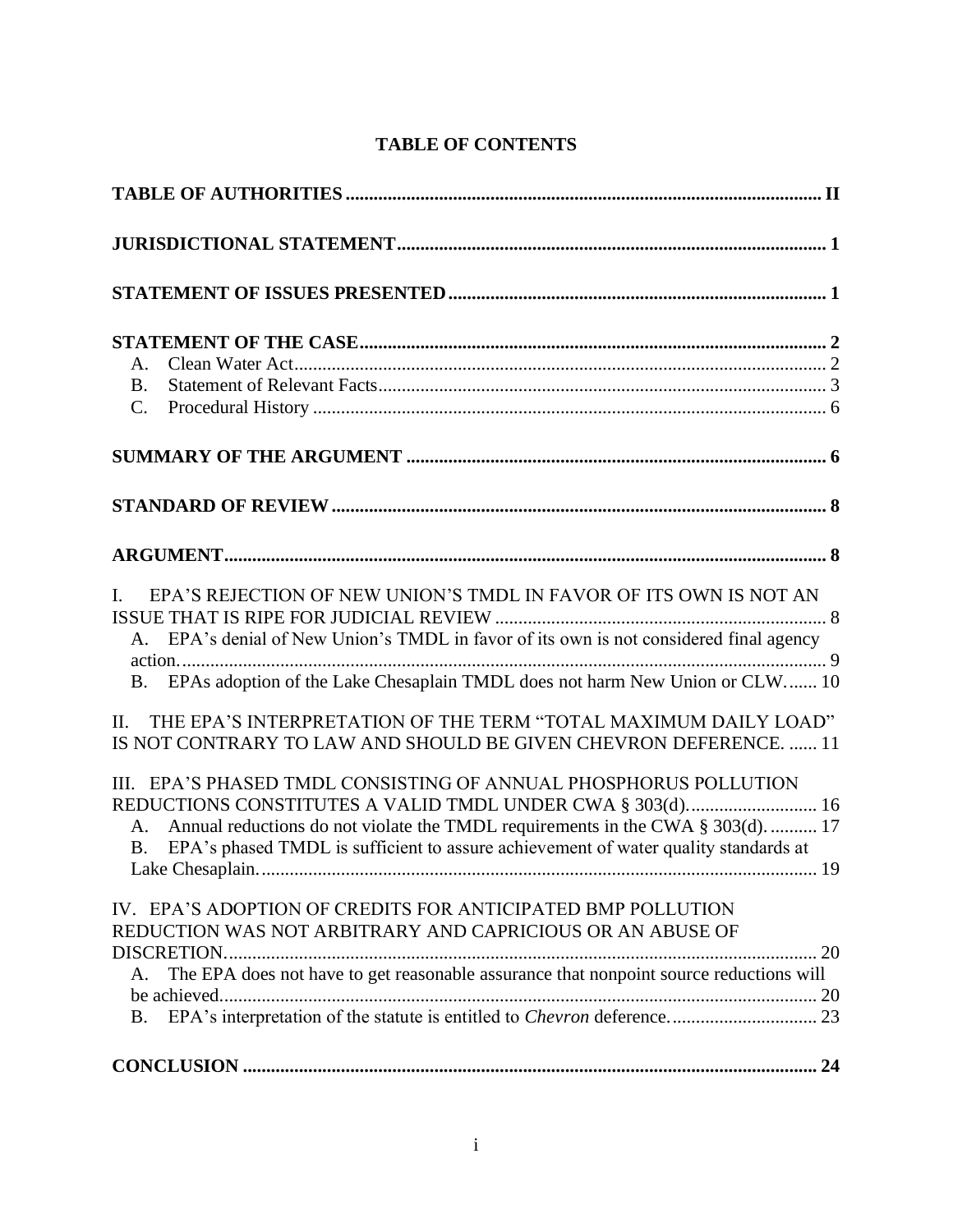# **TABLE OF AUTHORITIES**

# **CASES**

| Anacostia Riverkeeper, Inc. v. Jackson, 798 F.Supp.2d 210, 245 (D.D.C. 2011) 14, 18, 19         |
|-------------------------------------------------------------------------------------------------|
|                                                                                                 |
|                                                                                                 |
|                                                                                                 |
|                                                                                                 |
| Gasner v. Bd. of Supervisors of the City of Dinwiddie, Va., 103 F.3d 351, 356 (4th Cir. 1996) 9 |
|                                                                                                 |
| Nat'l Ass'n of Home Builders v. Defs. of Wildlife, 551 U.S. 644, 666 (2007) 15                  |
|                                                                                                 |
|                                                                                                 |
|                                                                                                 |
| Ohio Forestry Ass'n, Inc. v. Sierra Club, 523 U.S. 726, 733, 118 S.Ct. 1665, 140 L.Ed.2d 921    |
|                                                                                                 |
|                                                                                                 |
| Transport Robert (1973) LTEE v. United States Immigration & Naturalization Service, 940         |
|                                                                                                 |
|                                                                                                 |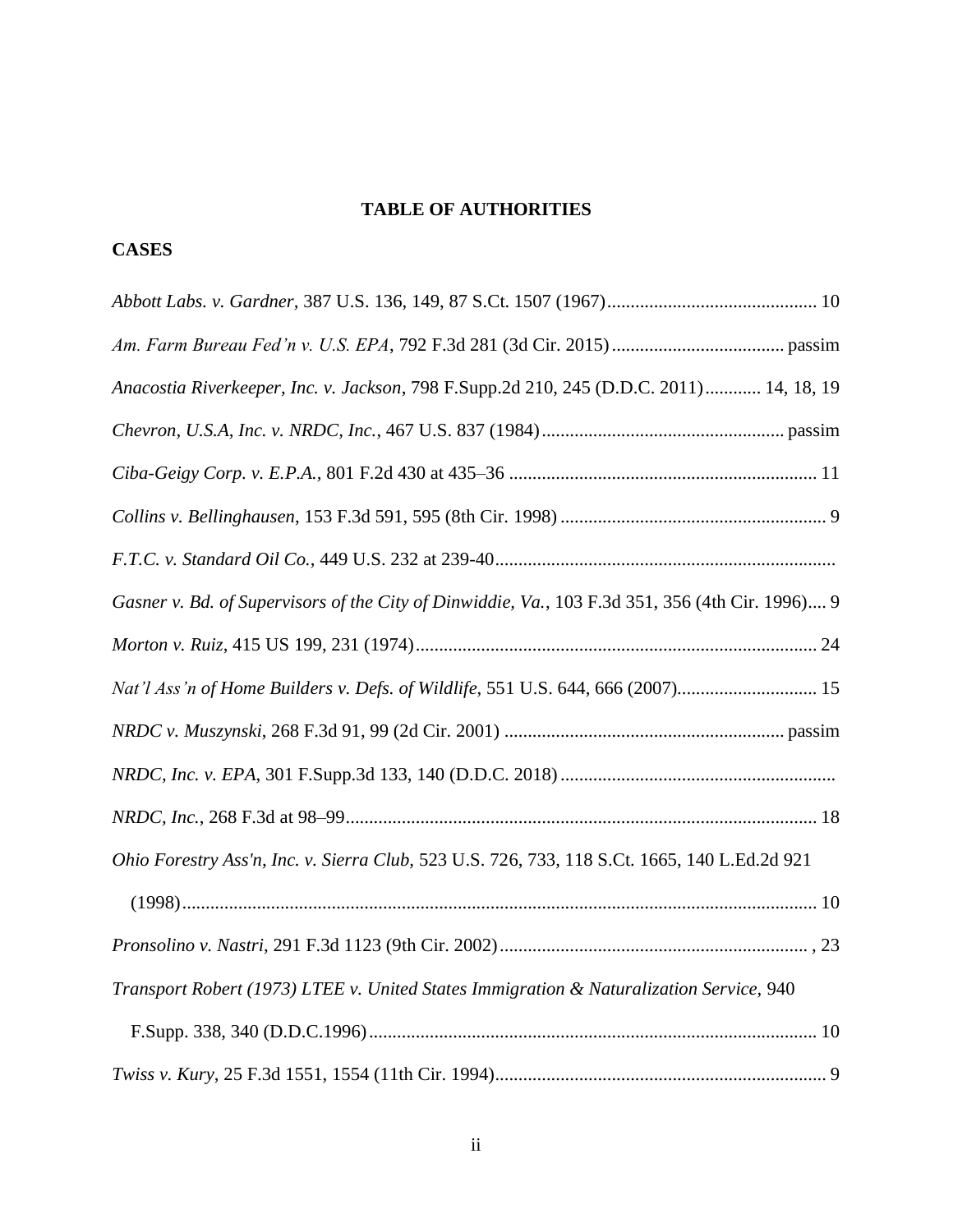# **STATUTES**

# **REGULATIONS**

|--|--|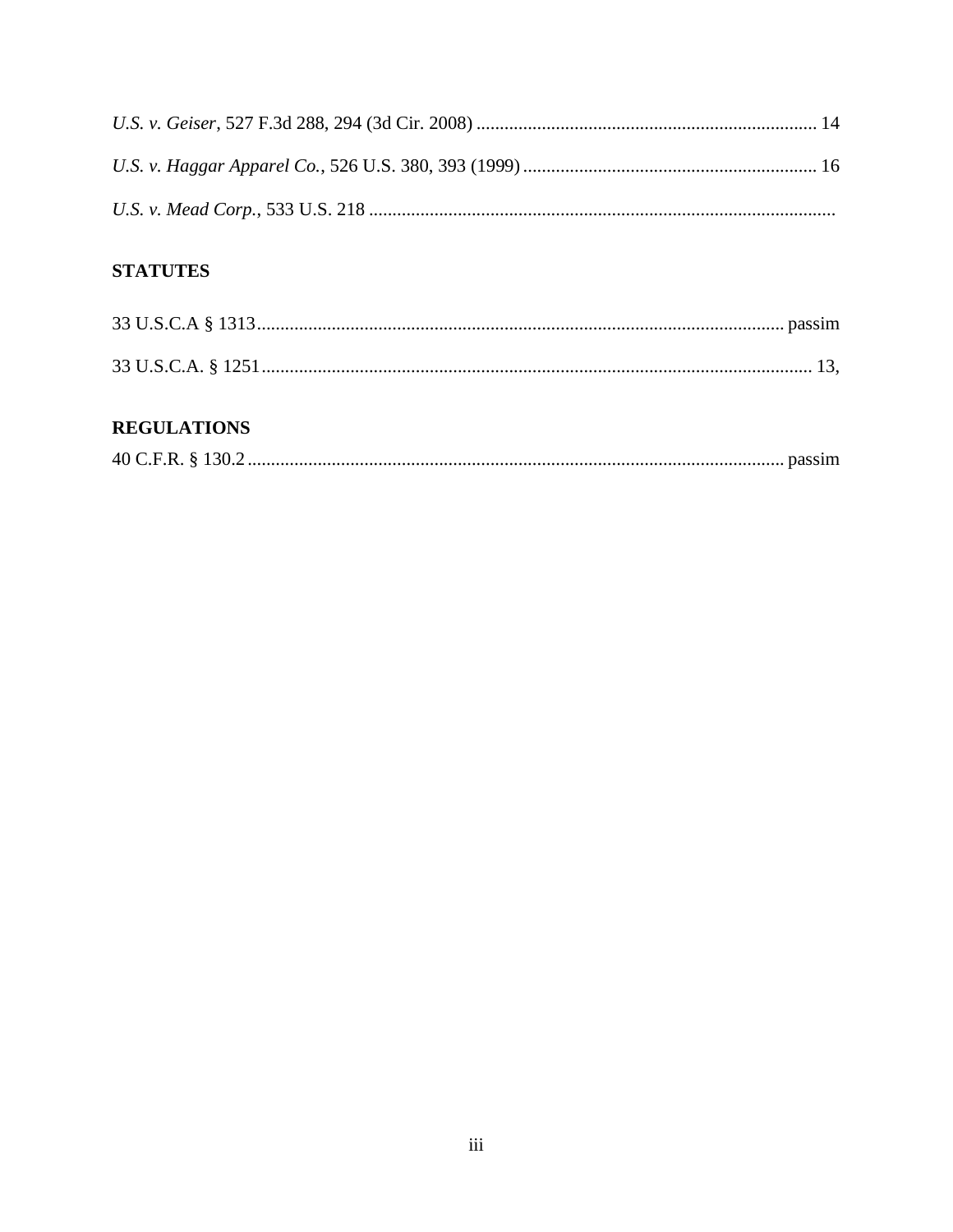#### **JURISDICTIONAL STATEMENT**

The United States Environmental Protection Agency (EPA) appeals from an Opinion and Order denying EPA's motion for summary judgment in part, granting the motion for summary judgment in part for Chesaplain Lake Watch (CLW), and granting New Union's motion for summary judgement, entered September 1, 2021, by the Honorable Judge Remus in the United States District Court for the District of New Union, No. 66-CV-2020 and 73-CV-2020. Both actions were brought pursuant to the judicial review provisions of the Administrative Procedure Act, APA § 702, and this court has jurisdiction pursuant to 28 U.S.C. § 1331 because the cause of action is provided by federal law. The United States Court of Appeals for the Twelfth Circuit has jurisdiction over this appeal under 28 U.S.C. § 1291. A notice of appeal was timely filed by both parties seeking review under this Court's jurisdiction pursuant to section 509(b) of the Clean Water Act (CWA). 33 U.S.C. § 1369(b) (2012). The petitions have been rightfully consolidated by this Court for the purpose of its review.

### **STATEMENT OF ISSUES PRESENTED**

- I. Whether EPA's determination to reject the New Union Chesaplain Watershed phosphorus TMDL and adopt its own TMDL and implementation plan for the Lake Chesaplain Watershed is ripe for judicial review.
- II. Whether EPA's determination to reject the New Union Chesaplain Watershed phosphorus TMDL on the grounds that the TMDL failed to include wasteload allocations and load allocations is contrary to law, as an incorrect interpretation of the term "total maximum daily load" in CWA  $\S$  303(d).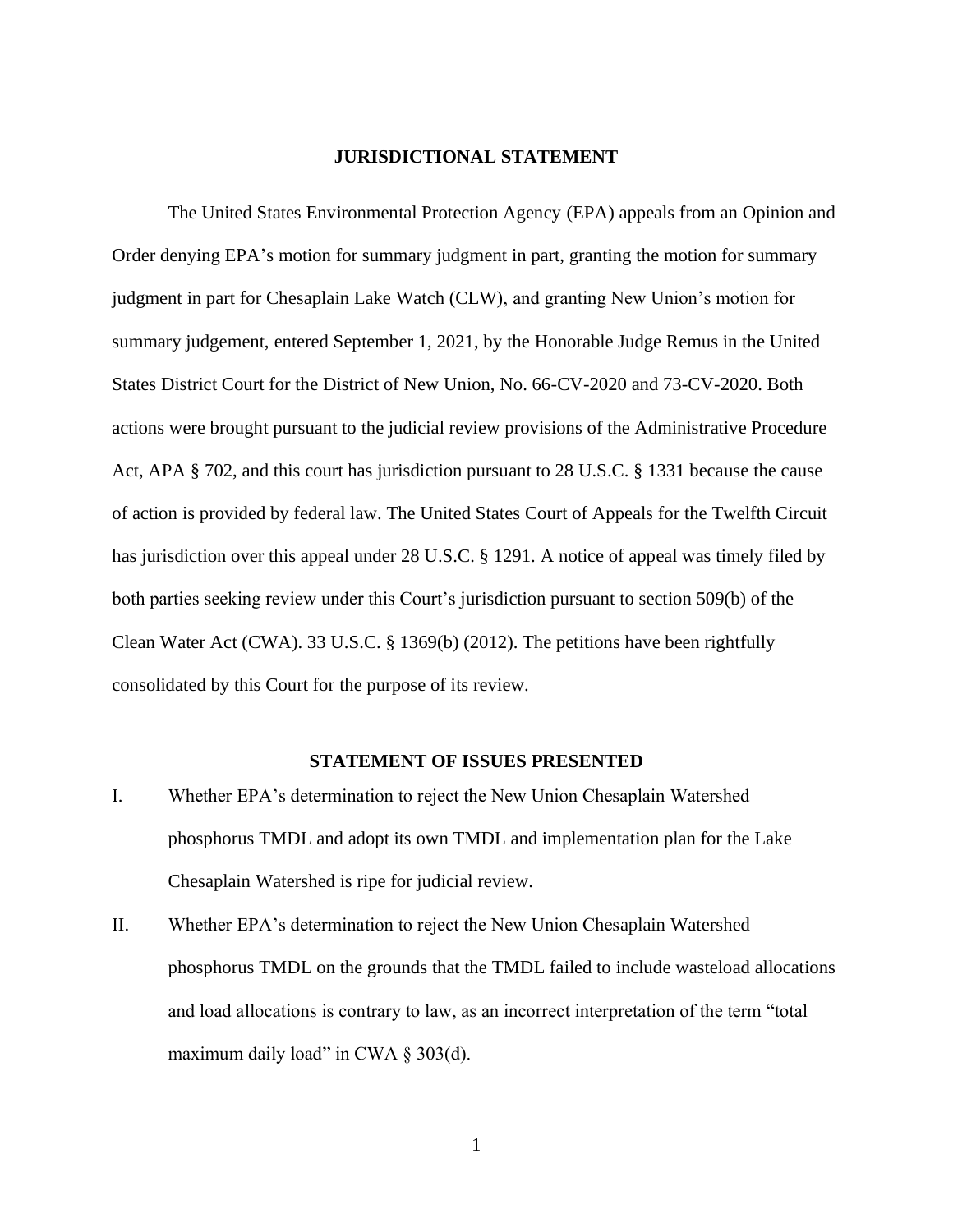- III. Whether EPA's adoption of a TMDL for the Lake Chesaplain Watershed consisting of an annual pollution loading reduction to be phased in over five years violates the CWA § 303(d) requirements for a valid TMDL.
- IV. Whether EPA's adoption of a credit for anticipated BMP pollution reductions to reduce the stringency of wasteload allocations for point sources for implementation of the Lake Chesaplain TMDL was arbitrary and capricious or an abuse of discretion due to the lack of assurance of BMP implementation.

#### **STATEMENT OF THE CASE**

### A. **Clean Water Act**

The Federal Water Pollution Control Act Amendments of 1972, now known as the Clean Water Act (CWA), is a regulatory framework under which EPA issues permits and regulations regarding the discharge of pollutants into waters of the United States. 33 U.S.C.A. § 1313 (a)(1). Under the CWA, polluters fall into two categories: point source and nonpoint source. 33 U.S.C.A. § 1362(14). Point source polluters include, but are not limited to, discharge pipes, plants, and concentrated animal feeding operations. *Id.* Nonpoint source polluters generally include agricultural runoff and other non-specific sources. *Id.* Because of their usually discrete nature, point source polluters are subject to the CWA permitting program and must obtain state issued National Pollutant Discharge Elimination System (NPDES) permits to operate. 33 U.S.C.A. § 1342(a)*.* EPA is tasked with overseeing the issuance of permits, but this responsibility is largely that of the states.

States are required to evaluate and identify any water bodies that do not meet water quality standards (WQS) set forth by EPA. 33 U.S.C.A. § 1313 (c). Once a state has identified an impaired waterway and submitted to EPA for approval, the state is then tasked with creating a "total maximum daily load" (TMDL) for the relevant pollutant. 33 U.S.C.A. § 1313 (d)(1). The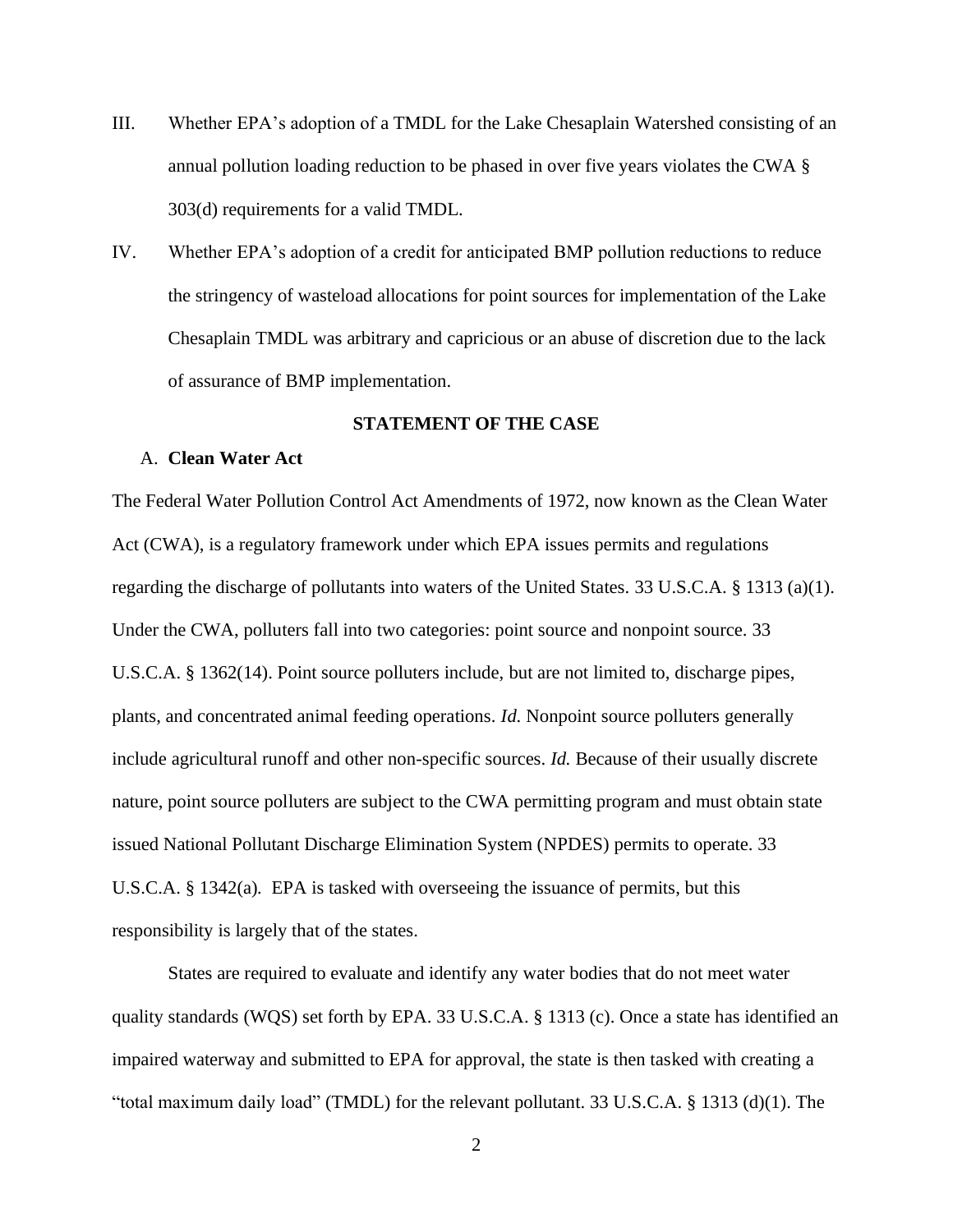TMDL is determined based on scientific research and study that culminates in a recommendation on how much of a pollutant can be emitted into the water body to bring the water body into compliance with the WQS. *Id.* The state submits the proposed TMDL to EPA for approval. If a state fails to submit a TMDL for an impaired waterway or if EPA deems the TMDL insufficient, it may reject the TMDL and adopt its own. 33 U.S.C.A. § 1313 (d)(4)(a).

Implementation of the TMDL is the responsibility of the states. 33 U.S.C.A. § 1313  $(d)(1)(d)$ . Point source pollution outputs are regulated via NPDES permits and nonpoint source pollution can be regulated via Best Management Practices (BMPs). 33 U.S.C.A. § 1342(p). If a TMDL is not achieving the goal of bringing the impaired waterbody into compliance with the WQS, EPA may also amend the TMDL as necessary. 33 U.S.C.A. § 1313 (d)(2).

### **B. Statement of Relevant Facts**

Lake Chesaplain is a natural lake located entirely within the State of New Union, bound by Chesaplain National Forest to the west, agricultural grounds to the east, and the City of Chesaplain Mills to the north. R. at 7. Union River flows into Lake Chesaplain from the north and the lake's outlet is the Chesaplain River, a navigable water of the United States. *Id*.

Over the past 30 years, the water quality at Lake Chesaplain has declined significantly. Id. The area saw significant development that included the production of ten large-scale hog production facilities (legally designated as CAFOs) and a large-scale slaughterhouse. *Id*. Additionally, single-family residential development increased in the area, which increased the size of the local septic system and encouraged the creation of a local sewage treatment plant. *Id*.

Due to these development activities, Lake Chesaplains' once clear water, which attracted swimmers and boaters alike, visibly declined and began producing offensive odors. *Id*. Swaths of algae formed, causing a decline not only in water clarity but also fish productivity. The lake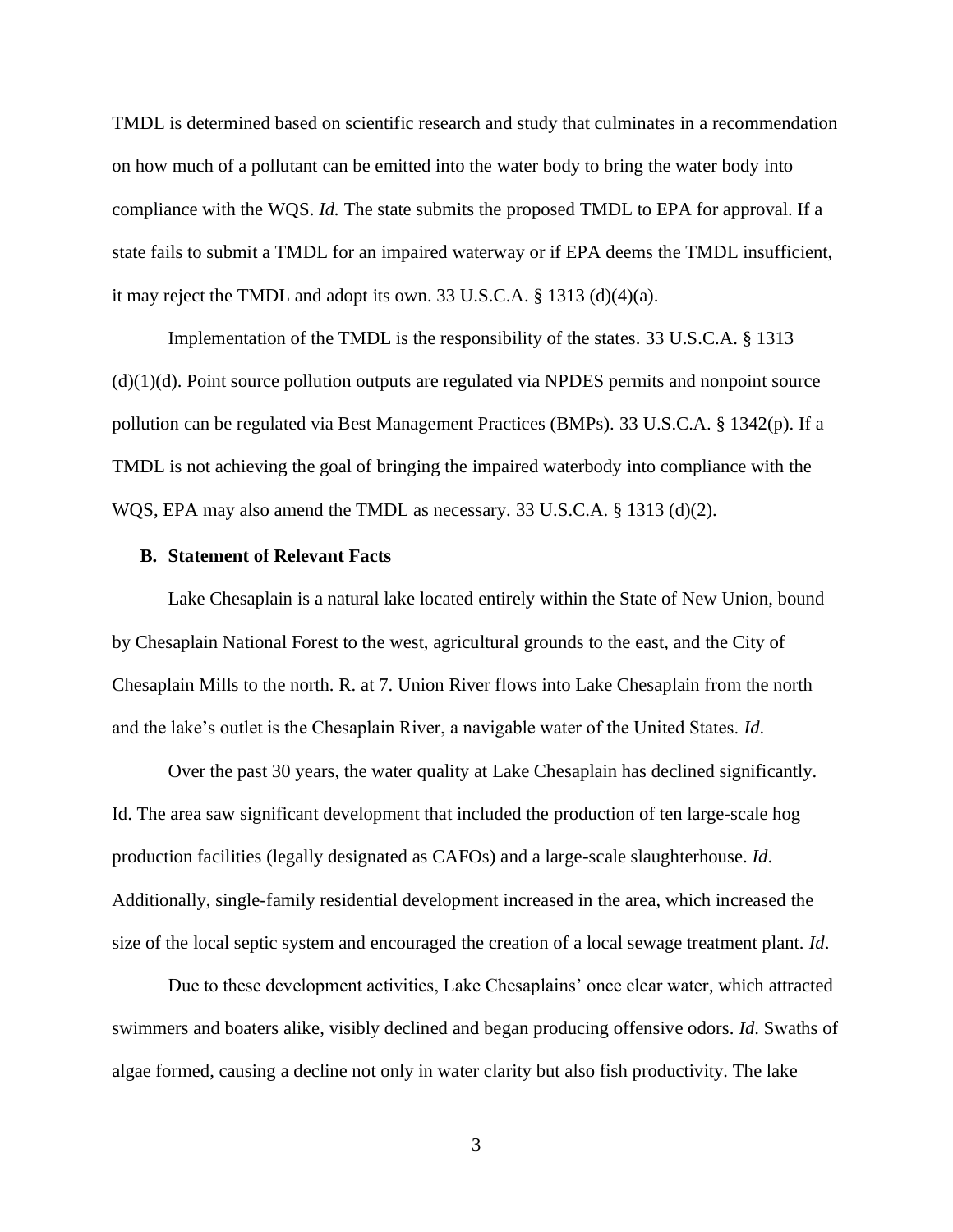became unsuitable for swimming or consumption and tourism revenue fell with the steadily decreasing property values. *Id*.

As part of New Union's water quality standards, Lake Chesaplain is designated as Class AA, the highest classification available and reserved for waters that can be used as a drinking water source and other primary contacts. R. at 8. The slaughterhouse located on the lake is considered a point source polluter and has been issued a NPDES permit for a direct discharge into the Union River. R. at 7. The sewage treatment plant discharges directly into Lake Chesaplain and has also been issued an NPDES as a point source polluter. *Id*. The hog CAFOs and the septic systems are considered nonpoint source polluters and are not subject to CWA permits. *Id*.

In 2008, New Union created a Lake Chesaplain Study Commission that issued a report in August 2012. R. at 8. The report stated: 1) the lake was suffering from eutrophication (excessive algae growth which makes the lake less biologically productive, 2) the eutrophication was causing decreased clarity, offensive odors, and a decrease in dissolved oxygen (DO), and 3) the eutrophication was caused by excessive amounts of phosphorus. *Id*. The commission determined that the phosphorus levels in the lake varied from 0.020 to 0.034 mg/l, which was almost twice the recommended level of 0.014mg/l. The commission noted three water quality violations: DO, odor, and water clarity. *Id*.

In 2014, the New Union Division of Fisheries and Environmental Control (DOFEC) adopted a 0.014mg/l phosphorus WQS for Class AA waters, listed Lake Chesaplain as an impaired waterway and submitted the findings to EPA. EPA accepted the submission. *Id*. In 2015, DOFEC set out to establish a TMDL for Lake Chesaplain. *Id*. The commission issued a supplemental report in July 2016 reducing the maximum loading from 180 metric tons to 120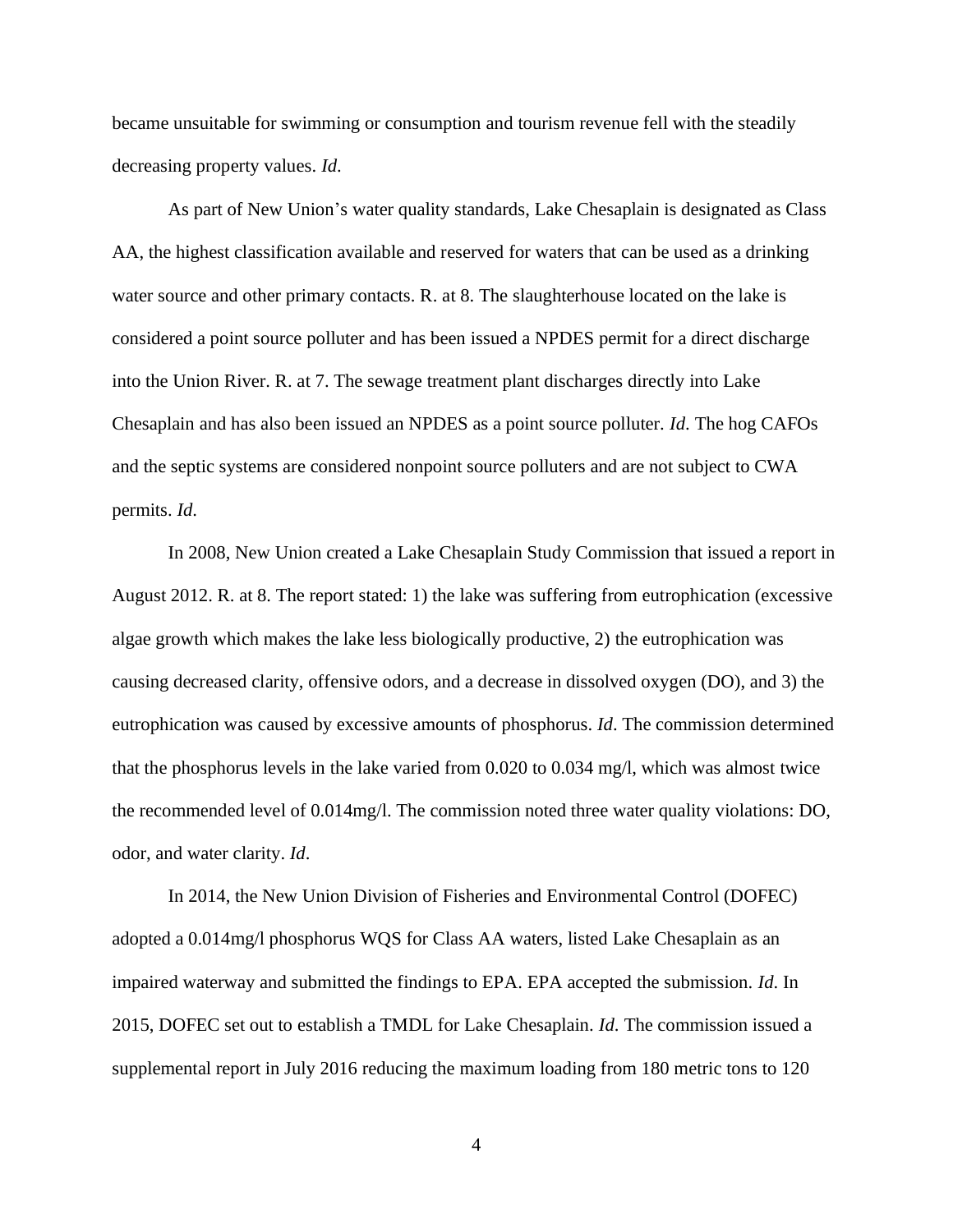metric tons annually and identifying existing sources of phosphorus. *Id*. Part of the supplemental report indicated that the two nonpoint source polluters, the CAFOs and the septic systems, were substantial contributors to the phosphorus outputs. R. at 9. The report also noted that neither NPDES permit issued to the point source polluters included phosphorus limitations. *Id*. In October 2017, the DOFEC publicly noticed a phased TMDL implementation plan with the following phases: 7% reduction from 180 metric ton baseline in the first year, 14% in the second year, 21% in the third year, 28% in the fourth year, and 35% by the fifth year. *Id*. The plan included point source reductions via permit limits and nonpoint source reductions via Best Management Practice (BMP) programs. *Id*.

After receiving pushback from local stakeholders on the implementation plan, DOFEC, in July 2018, adopted a TMDL that consisted solely of a 120 metric ton annual maximum, without mention of wasteload or load allocations. R. at 9-10. After careful review, EPA determined that the new TMDL was not sufficient to meet water quality standards and rejected DOFEC's TMDL. R. at 10. EPA then adopted the original proposed TMDL by DOFEC, consisting of a 35% reduction of phosphorus discharges by both point and nonpoint sources, and a five-year phasing period. *Id*. EPA called this implementation plan "Chesaplain Watershed Implementation Plan" (CWIP). Id. EPA incorporated the entire record of scientific reports and public comments before the DOFEC into its own record. *Id*.

To date, New Union has failed to renew the expired NPDES permits for both the slaughterhouse and the sewage treatment plant. *Id*. Both continue to operate under the conditions of their expired permits and have timely filed for renewal. *Id*. Neither permit includes phosphorus reductions. *Id*. New Union has also failed to institute any BMPs included in the CWIP and both nonpoint source polluters continue emitting phosphorus at normal rates. *Id*.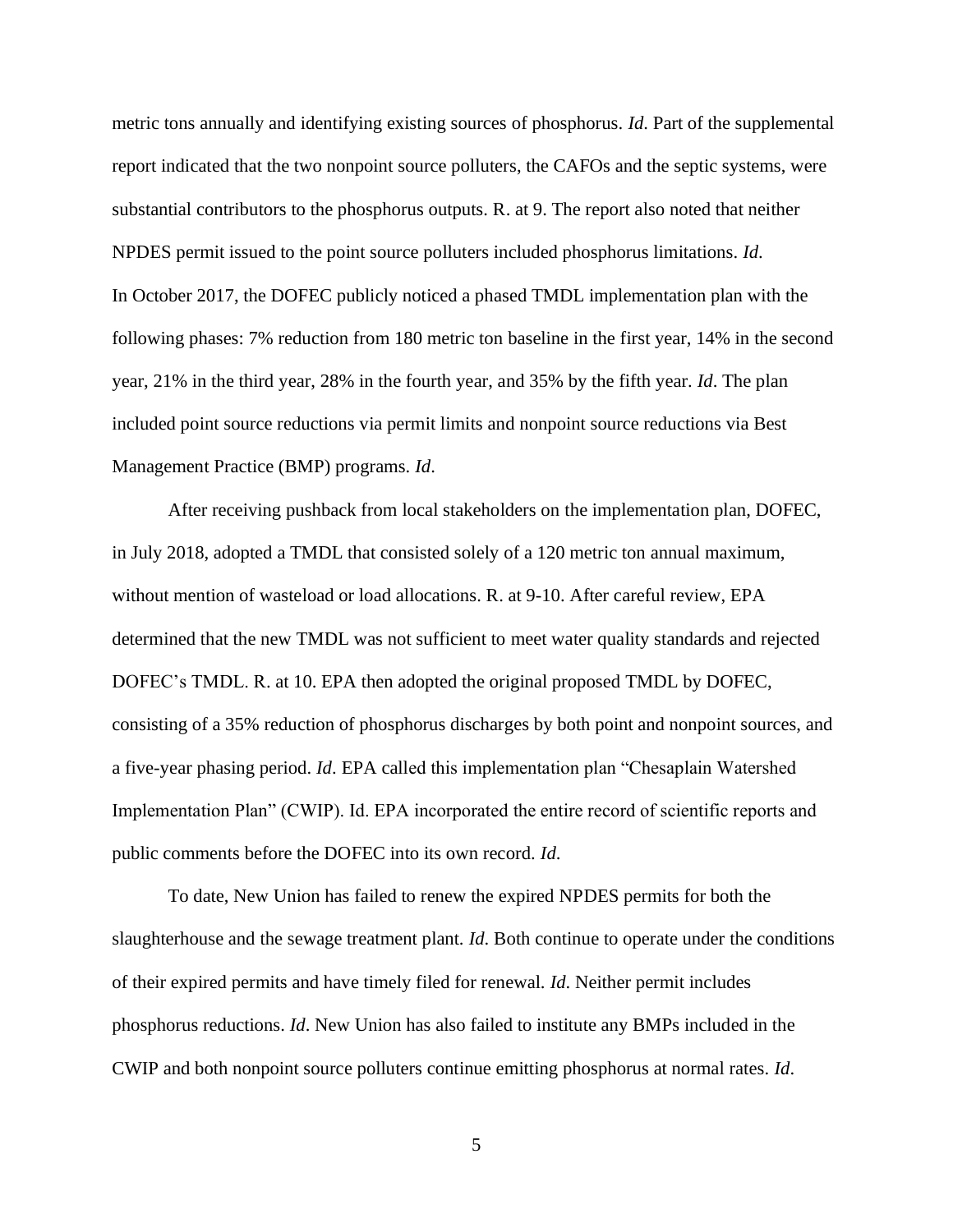#### **C. Procedural History**

Both New Union and CLW challenge various aspects of EPA's adoption of its own TMDL determination for phosphorus loadings and rejection of the TMDL proposed by New Union. R. at 4. The State of New Union filed action No. 66-CV-2020 on January 14, 2020, alleging EPAs rejection of New Union's TMDL in favor of its own was invalid under Clean Water Act § 303(d), 33 U.S.C.A § 1313 (d). *Id.* CLW filed action No. 73-CV-2020 on February 15, 2020, seeking a declaration that the TMDL adopted by EPA does not sufficiently reduce phosphorus allocations enough to meet water quality standards. R. at 5. The district court granted unopposed motions to consolidate the two actions on March 22, 2020, and EPA lodged the administrative record with the Court on July 1, 2020. R. at 10. Cross motions for summary judgement were submitted by EPA, CLW, and New Union. R. at 5. The district court denied EPA's motion for summary judgement in part, granted CLW's motion for summary judgement in part, and granted New Union's motion for summary judgment vacating EPA's determination to reject New Union's proposed TMDL in favor of its own. *Id.* EPA, CLW, and the State of New Union each filed a timely Notice of Appeal. R. at 2.

This appeal followed.

#### **SUMMARY OF THE ARGUMENT**

The district court was correct in finding that EPA's determination to suggest nonpoint source BMPs as an offset to point source reductions as a matter of planning for water quality standard compliance is not arbitrary and capricious or an abuse of discretion. However, the district court erred in finding that the foregoing issues were ripe for review and determining that EPA's interpretation of the phrase "total maximum daily load" in 40 C.F.R. § 130.2(i) was unreasonable, ambiguous, and contrary to the statute pursuant to *Chevron* step one.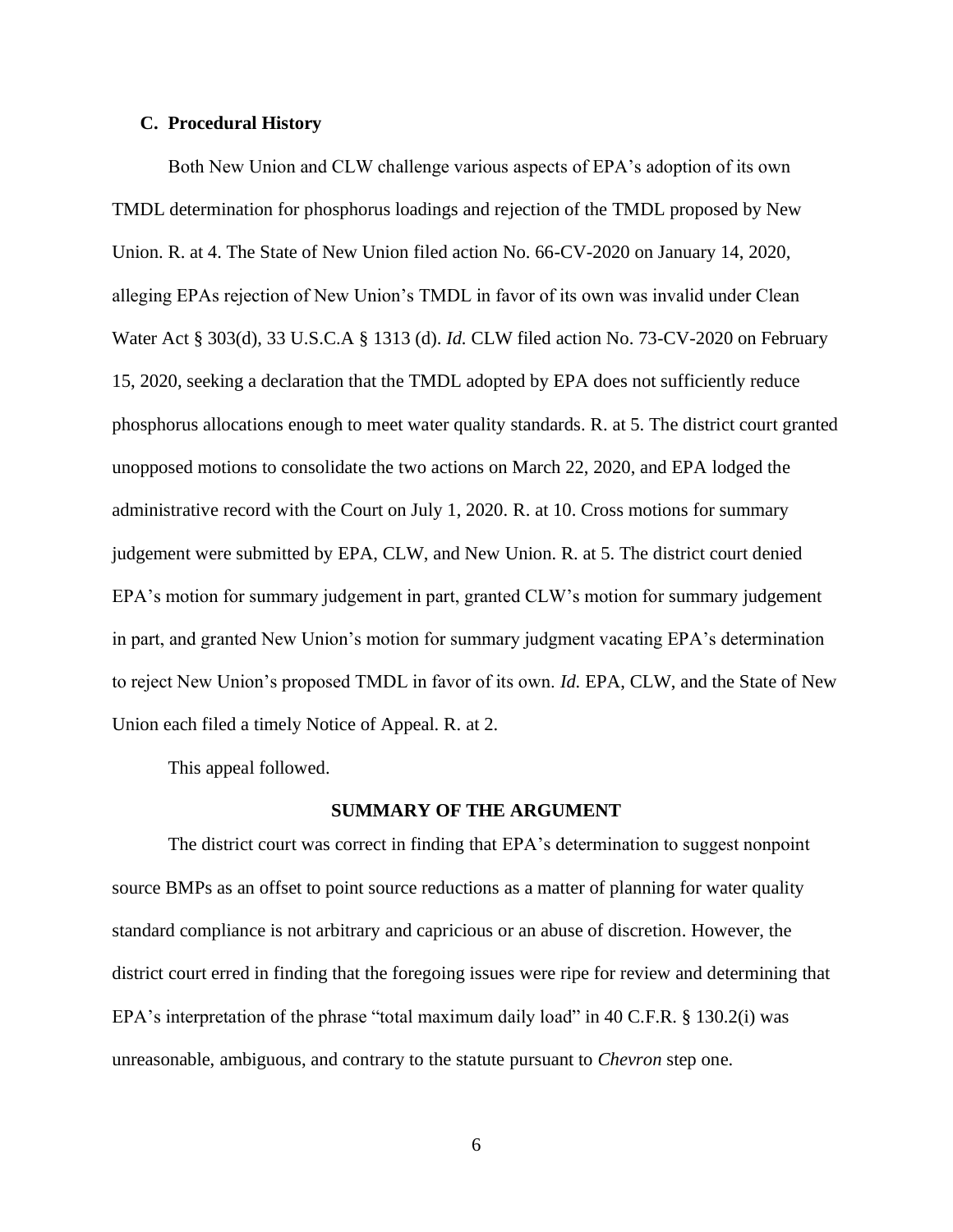EPA's interpretation of what a "total maximum daily load" entails is reasonable and should be granted *Chevron* deference. New Union's argument that the interpretation is contrary to plain meaning of the term "total," as well as being contrary to the structure of the CWA and its incorporation of principles of comity and federalism is not supported by the *Chevron* two-part test. Although the district court erroneously held that EPA's interpretation did not pass Step One of the Chevron framework due to the literal definition of the word "total," numerous decisions prior to this case have found the phrase "total maximum daily load" to be ambiguous without any Congressional direction for EPA to follow. Thus, because the statute itself is silent on the definition and plain meaning of the phrase, EPA is entitled to *Chevron* deference given that the interpretation is not unreasonable, arbitrary, capricious, or manifestly contrary to the CWA. In fact, the interpretation allows for EPA to achieve the overall purpose of the Act and provides EPA with the necessary tools to gain a better understanding of a TMDL plan.

Similarly, and in conjunction with the foregoing argument, because the phrase "total maximum daily load" is subject to multiple interpretations pursuant to previous case law, Step One of the *Chevron* framework does not apply here either. Again, EPA is entitled to deference in its interpretation of the word "daily" and what it means in the context of the entire phrase. EPA's adoption of an annual pollution loading reduction does not violate the CWA because of statute itself only requires that the load "be established at a level necessary to implement the applicable water quality standards…" 33 U.S.C.A. § 1313 (d)(1)(C). Thus, the word "daily" is merely a suggestion. If taken to mean literally, EPA would not be able to carry out the Act's purpose adequately and efficiently if the loading reduction needed to be established at another measure of mass per time. It would be unreasonable to require one measure of time for all pollutants in every TMDL plan and would plainly counteract the overall statutory scheme of the CWA.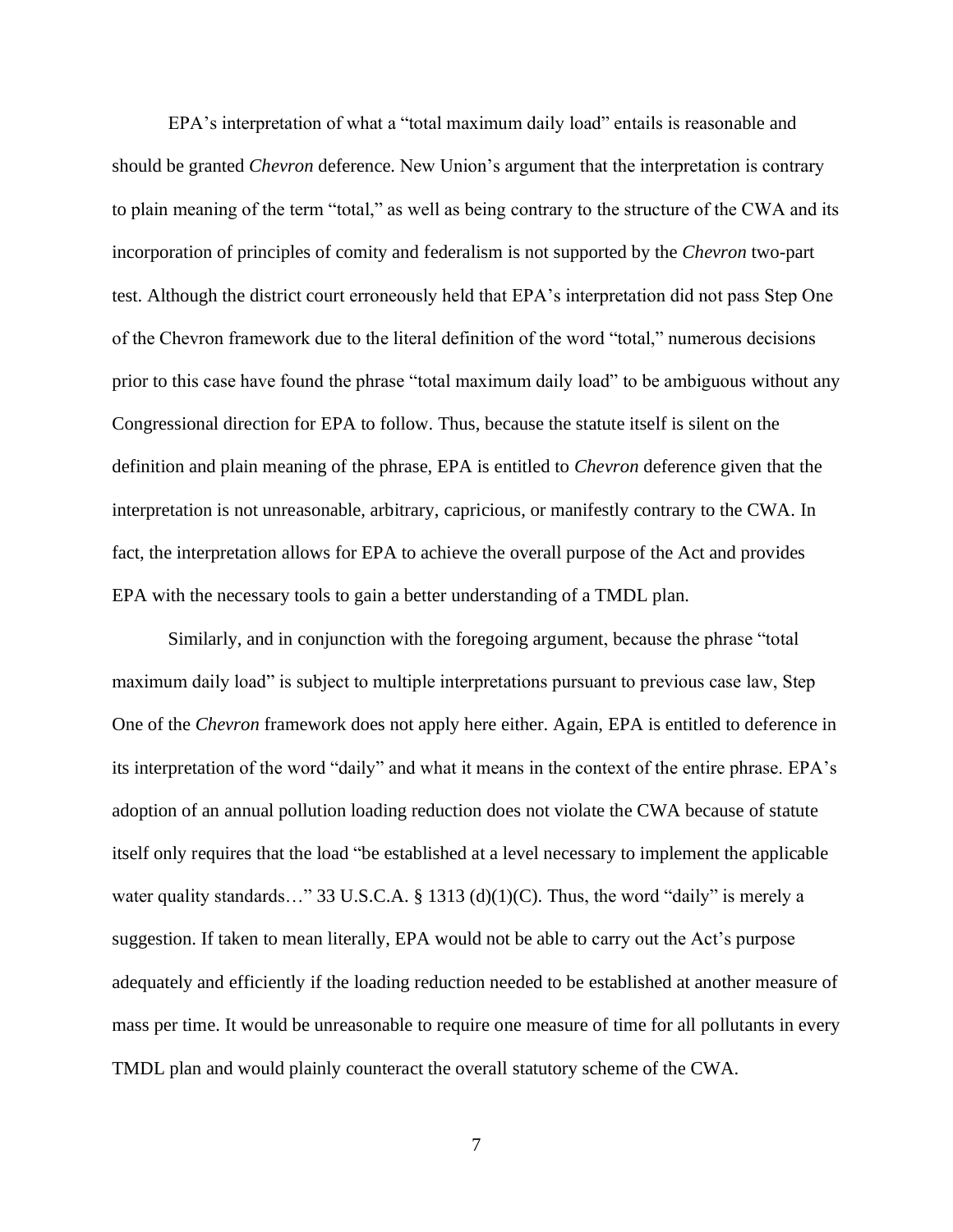Finally, EPA respectfully asks this Court to uphold the lower court's decision finding that the adoption of credits for anticipated BMP pollution reductions was not arbitrary or capricious. EPA need not receive assurance of BMP implementation prior to adopting said credits. The lower court correctly applies the "arbitrary and capricious" standard and defers to EPA's reasonable interpretation of the statute given that the TMDL program is a "planning and information program, not an implementation program." R. at 16.

### **STANDARD OF REVIEW**

Subject-matter jurisdiction is a matter of law, which is reviewed de novo and a district court's grant or denial of summary judgment is also reviewed de novo. *Rajasekaran v. Hazuda*, 815 F.3d 1095, 1098 (8th Cir. 2016); *Collins v. Bellinghausen*, 153 F.3d 591, 595 (8th Cir. 1998); *Gasner v. Bd. of Supervisors of the City of Dinwiddie, Va.*, 103 F.3d 351, 356 (4th Cir. 1996); *Twiss v. Kury*, 25 F.3d 1551, 1554 (11th Cir. 1994).

#### **ARGUMENT**

## **I. EPA'S REJECTION OF NEW UNION'S TMDL IN FAVOR OF ITS OWN IS NOT AN ISSUE THAT IS RIPE FOR JUDICIAL REVIEW**

EPA respectfully requests this Court find that the district court erred in ruling that EPA's rejection of New Union's "total maximum daily load" [hereinafter "TMDL"] in favor of its own presented an issue that was ripe for judicial review. Ripeness is a doctrine that draws "both from Article III limitations on judicial power and from prudential reasons for refusing to exercise jurisdiction." *Reno v. Catholic Soc. Servs., Inc.,* 509 U.S. 43, 57 (1993). If a claim is not ripe for judicial review, it should be dismissed for lack of subject matter jurisdiction. *See Ass'n of Am. Med. Colleges v. U.S.,* 217 F.3d 770, 784 n. 9 (9th Cir. 2000). The Supreme Court has provided a two-part test when determining the ripeness of an issue: "the fitness of the issues for judicial decision" and "the hardship to the parties of withholding court consideration." *Abbott Labs. v.*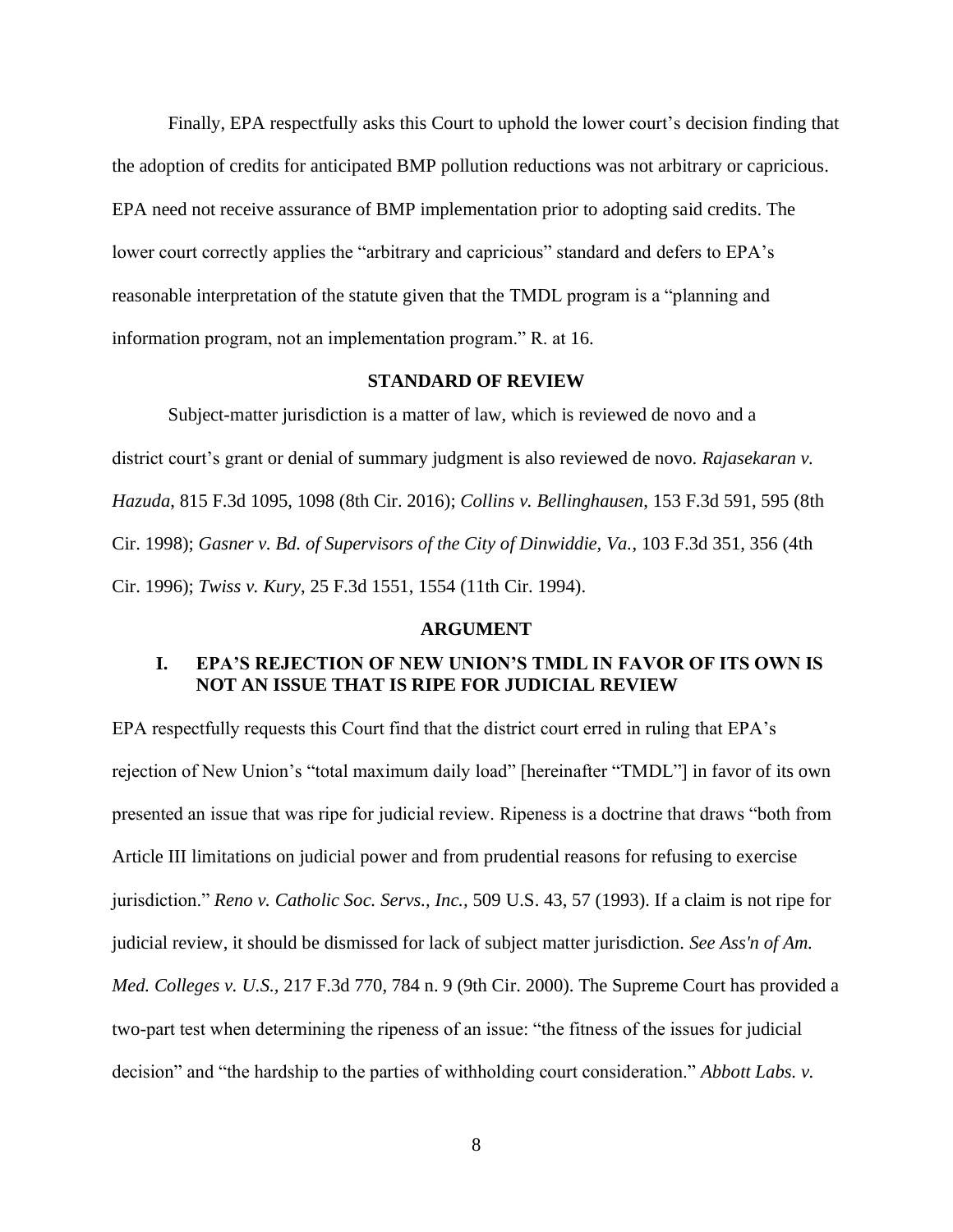*Gardner,* 387 U.S. 136, 149 (1967). The Supreme Court has also provided three factors to consider when challenging the legality of agency action: "(1) whether delayed review would cause hardship to the plaintiffs; (2) whether judicial intervention would inappropriately interfere with further administrative action; and (3) whether the courts would benefit from further factual development of the issues presented." *Ohio Forestry Ass'n, Inc. v. Sierra Club,* 523 U.S. 726, 733 (1998).

In the context of agency action, the fitness of an issue rests on if the agency action in question is considered final. Pursuant to the APA, judicial review is only allowed on "'final agency action' for which there is no other adequate remedy in a court." *Transport Robert (1973) LTEE v. U.S. Immigration & Naturalization Serv.,* 940 F.Supp. 338, 340 (D.D.C.1996) (quoting 5 U.S.C. § 704). For judicial review to be applicable, a court must "look primarily to whether the agency's position is 'definitive' and whether it has a 'direct and immediate ... effect on the dayto-day business' of the parties challenging the action." *See F.T.C. v. Standard Oil Co.*, 449 U.S. 232 at 239-40, cited with approval in *NRDC, Inc. v. EPA*, 16 F.3d 1395, 1407 (4th Cir. 1993).

## **A. EPA's denial of New Union's TMDL in favor of its own is not considered final agency action.**

Despite having gone through notice and comment, EPA's adoption of New Union's first TMDL is not a final agency action. Implementation of the TMDL is the responsibility of New Union and to date, no implementation has begun. 33 U.S.C.A. § 1313 (e); R at 10. The two expired NPDES permits issued to the point source polluters in this case have not been renewed and the polluters continue to operate without phosphorus reductions and without regard to or with any burden associated with compliance with the TMDL. R. at 10. Additionally, the nonpoint source pollution reductions listed in the TMDL have not been implemented and New Union has yet to issue any plan or directive related to BMPs. *Id.* The adoption of the TMDL by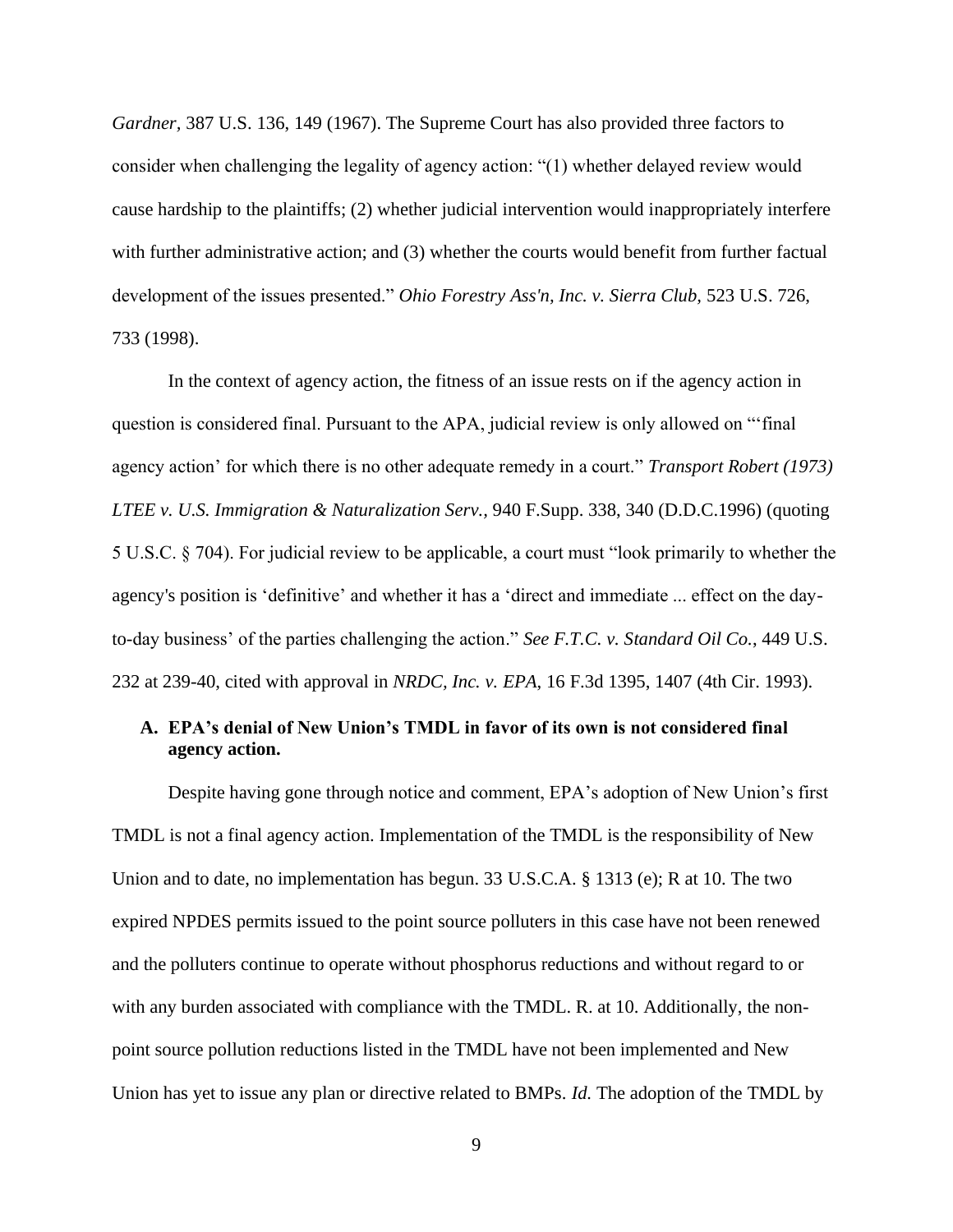EPA has had no "direct and immediate… effect" on the point-source or nonpoint source polluters of Lake Chesaplain as required to be considered a final agency action. *Ciba-Geigy Corp. v. E.P.A.,* 801 F.2d 430, 435–36 (D.C. Cir. 1986). Because no action has been taken by either EPA or New Union in implementing the TMDL, and all parties have been able to continue unimpeded, the TMDL can hardly be called a final agency action. EPA argues that in the current case, no concrete implementation has happened, no regulations are being imposed, and thus, the issue is not ripe.

### **B. EPAs adoption of the Lake Chesaplain TMDL does not harm New Union or CLW.**

Neither New Union nor CLW are harmed by EPA's adoption of the Lake Chesaplain TMDL. The CWA requires states to identify water bodies that do not meet water quality standards and adopt TMDLs that will bring the water body into compliance with water quality standards. 33 U.S.C.A. § 1313 (c).

Here, New Union has been issuing NPDES permits based off of pre-TMDL standards, and thus far, has not renewed any previously issued permits for point source polluters under the new TMDL. Adopting EPA's TMDL and issuing permits in compliance with the new TMDL will not harm New Union because the cost associated in complying with the TMDL will be borne by the point source polluters, not the state. Additionally, the only action New Union is required to take with regards to the newly adopted TMDL is issuing NPDES permits that comply with the new reduction allocations. 33 U.S.C.A. § 1313 (e). New Union has been required to issue NPDES permits related to point source pollution previously and renewing the already existing permits in compliance with the newly adopted TMDL will not harm or burden New Union. New Union is engaging in a regulatory process that they have been involved with prior to this litigation. The BMPs to be implemented by New Union also should not be seen as a burden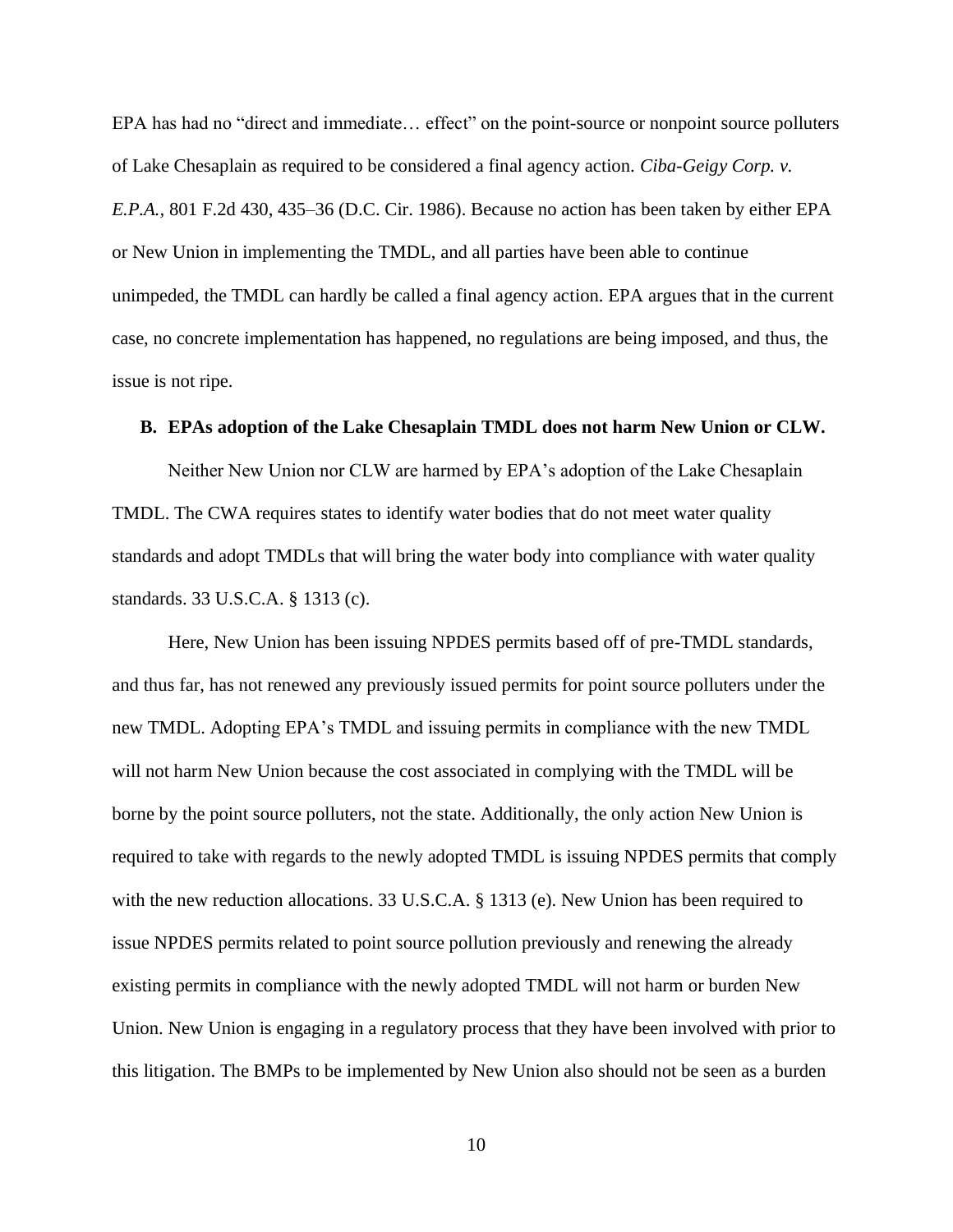or harm as the EPA only has a supervisory role in implementation of the TMDL, and thus cannot force New Union to implement BMPs. 33 U.S.C.A. § 1313(e).

Further, the TMDL that New Union will be implementing was initially proposed by New Union itself and was only abandoned after notice and comment provided pushback from industry hog CAFOs and others concerned about nonpoint source regulation in the proposed plan. R. at 9- 10.

CLW is also not facing harm from the TMDL. CLW's position stands to benefit from implementation of the TMDL by EPA and New Union by providing a cleaner Lake Chesaplain for residents and recreational users. While CLW may feel that the TMDL is not stringent enough, arguing that they will be harmed as opposed to benefit from the TMDL does not hold water. CLW had the opportunity during notice and comment to include their proposals to EPA and New Union, and going forward, CLW may lobby New Union upon implementation of the TMDL to enforce nonpoint source limitations more effectively. R at 10. Neither New Union or CLW have experienced a "direct and immediate…effect on the day-to-day business" as expressed in *Standard Oil.*

EPA respectfully requests this Court find that the district court erred in ruling that EPA's rejection of New Union's TMDL in favor of its own presented an issue that was ripe for judicial review.

## **II. THE EPA'S INTERPRETATION OF THE TERM "TOTAL MAXIMUM DAILY LOAD" IS NOT CONTRARY TO LAW AND SHOULD BE GIVEN CHEVRON DEFERENCE.**

EPA respectfully requests this Court find that the district court erred in its ruling because EPA is entitled to *Chevron* deference in its interpretation of what a TMDL encompasses. It is well known that the analysis of this interpretation is governed by the framework established by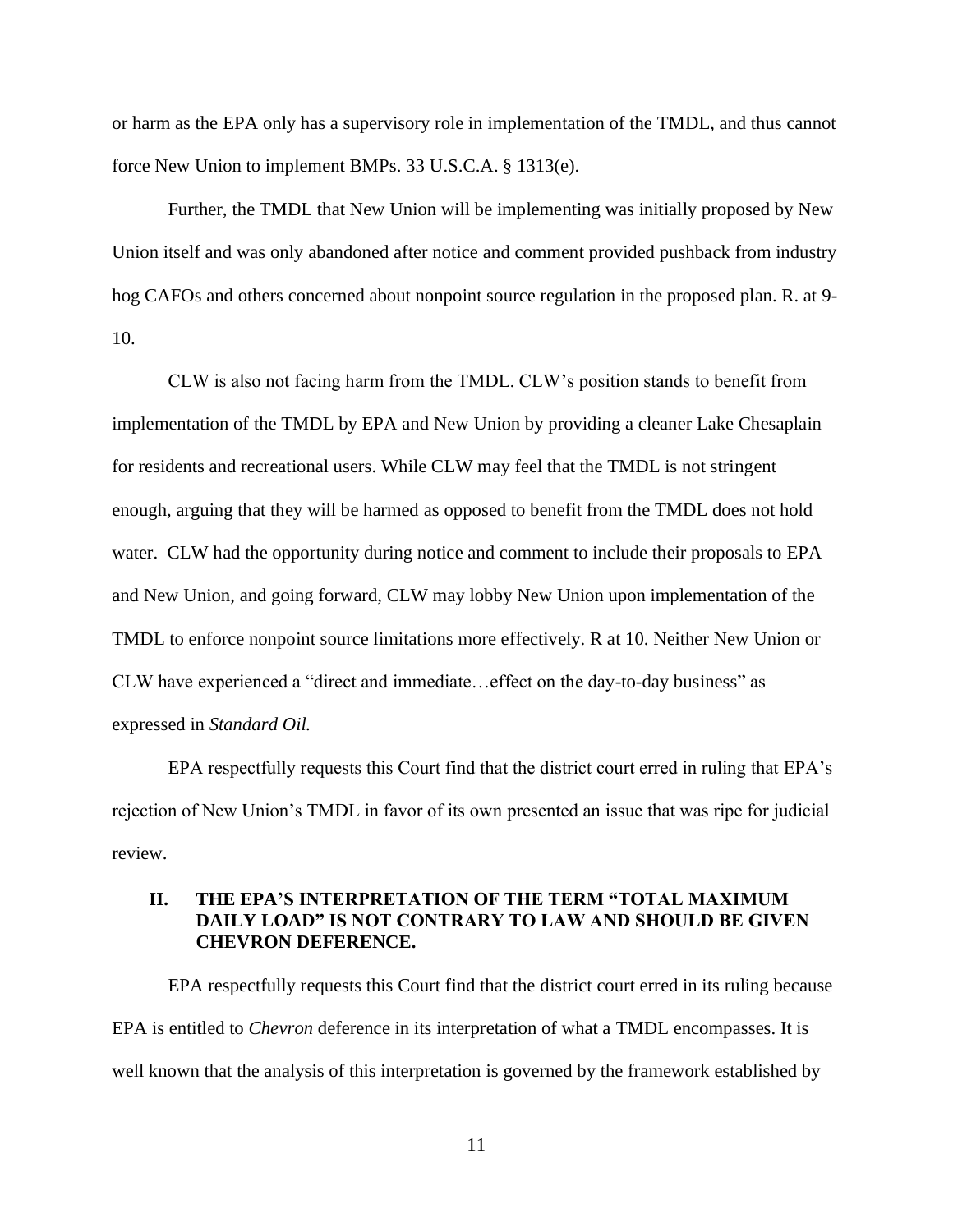*Chevron, U.S.A, Inc. v. NRDC, Inc.*, 467 U.S. 837 (1984). In fact, the district court itself has analyzed the interpretation under this legal test. However, the district court erred in finding that the EPA failed step one of the *Chevron* framework because the interpretation does not contradict the intention of Congress.

Congress granted broad regulatory authority to EPA under the CWA by providing in the Act that "the Administrator of the Environmental Protection Agency … shall administer this chapter." 33 U.S.C.A. § 1251(d). Notwithstanding this authority, the CWA § 303(d)(1)(C) provides that "[e]ach State shall establish for the waters identified … and in accordance with the priority ranking, the total maximum daily load, for those pollutants which the Administrator identifies…" 33 U.S.C.A. § 1313. In turn, EPA defines a TMDL as "[t]he sum of the individual WLAs for point sources and LAs for nonpoint sources and natural background." 40 C.F.R. § 130.2(i). "An agency's interpretation of a statute it administers is entitled to deference under [*Chevron*]." *Anacostia Riverkeeper, Inc. v. Wheeler*, 404 F.Supp.3d 160, 170 (D.D.C. 2019); *see also NRDC, Inc. v. EPA*, 301 F.Supp.3d 133, 140 (D.D.C. 2018). The *Chevron* analysis consists of two steps. Courts first analyze "whether Congress has spoken directly to the precise question at issue." *Chevron, U.S.A., Inc. v. NRDC, Inc.*, 467 U.S. 837, 842 (1984). If so, the plain and literal language of the statute controls. *Id*. If Congress has not spoken directly on the issue, then courts will analyze whether the agency's interpretation is "based on a permissible construction of the statute" in light of its language, structure, and purpose. *Id*. at 843.

Step one of the Chevron analysis allows courts to employ "traditional tools of statutory construction" when analyzing Congress's plain and unambiguous intent behind the issue at hand. *Chevron*, 467 U.S. 837. However, courts may not consider legislative history to find Congress's intent during step one of the analysis. *See U.S. v. Geiser*, 527 F.3d 288, 294 (3d Cir. 2008).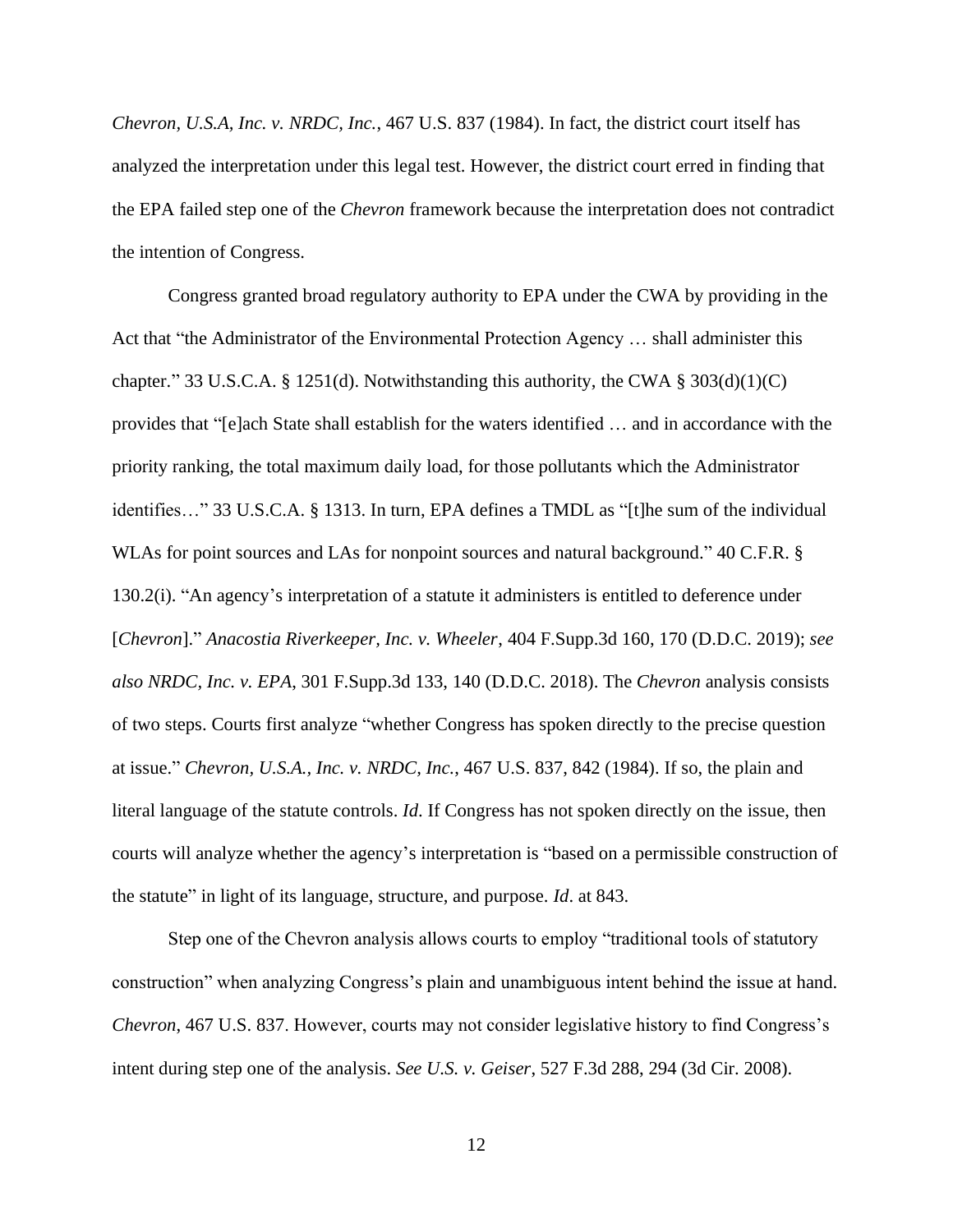While the plain language of CWA § 303(d) states that a TMDL should be established, it does not define what the phrase means. *NRDC, Inc. v. EPA*, 301 F. Supp. at 137. Neither does the provision demonstrate a clear and unambiguous intent other than requiring the TMDL to be "established at a level necessary to implement the applicable water quality standards with seasonal variations and a margin of safety which takes into account any lack of knowledge concerning the relationship between effluent limitations and water quality." 33 U.S.C.A. § 1313  $(d)(1)(C)$ . Even further, several courts have found the CWA itself contains several gaps in the promulgation of TMDLs. In fact, some courts have found the term TMDL to be ambiguous on its face. *NRDC v. Muszynski*, 268 F.3d 91, 99 (2d Cir. 2001) (finding the term to be susceptible to multiple meanings and thus "may be expressed by another measure of mass per time"); *see also Anacostia Riverkeeper, Inc. v. Jackson*, 798 F.Supp.2d 210, 245 (D.D.C. 2011) (EPA's interpretation of TMDL to allow periodical violations is reasonable given the CWA's silence on the issue); *Am. Farm Bureau Fed'n v. U.S. EPA*, 792 F.3d 281 (3d Cir. 2015) (finding the word "total" to be ambiguous and subject to several meanings).

In this case, New Union contends that EPA's definition of TMDL in 40 C.F.R. § 130.2 is an incorrect interpretation of the term as provided in section 303(d). R. at 2. Similarly, the district court found for New Union and noted that the Third Circuit "misconstrued the plain language and structure of the Clean Water Act" in its decision in *American Farm Bureau Federation v. U.S. EPA,* 792 F.3d 281 (3d Cir. 2015). R. at 13-14. The Court reasoned that the word "total" was unambiguous and, therefore, that step one of the *Chevron* analysis precluded EPA's interpretation. Even if the word "total" on its own were to be unambiguous, notwithstanding prior decisions finding ambiguity in the same word, "a reviewing court should not confine itself to examining a particular provision in isolation." *Nat'l Ass'n of Home Builders*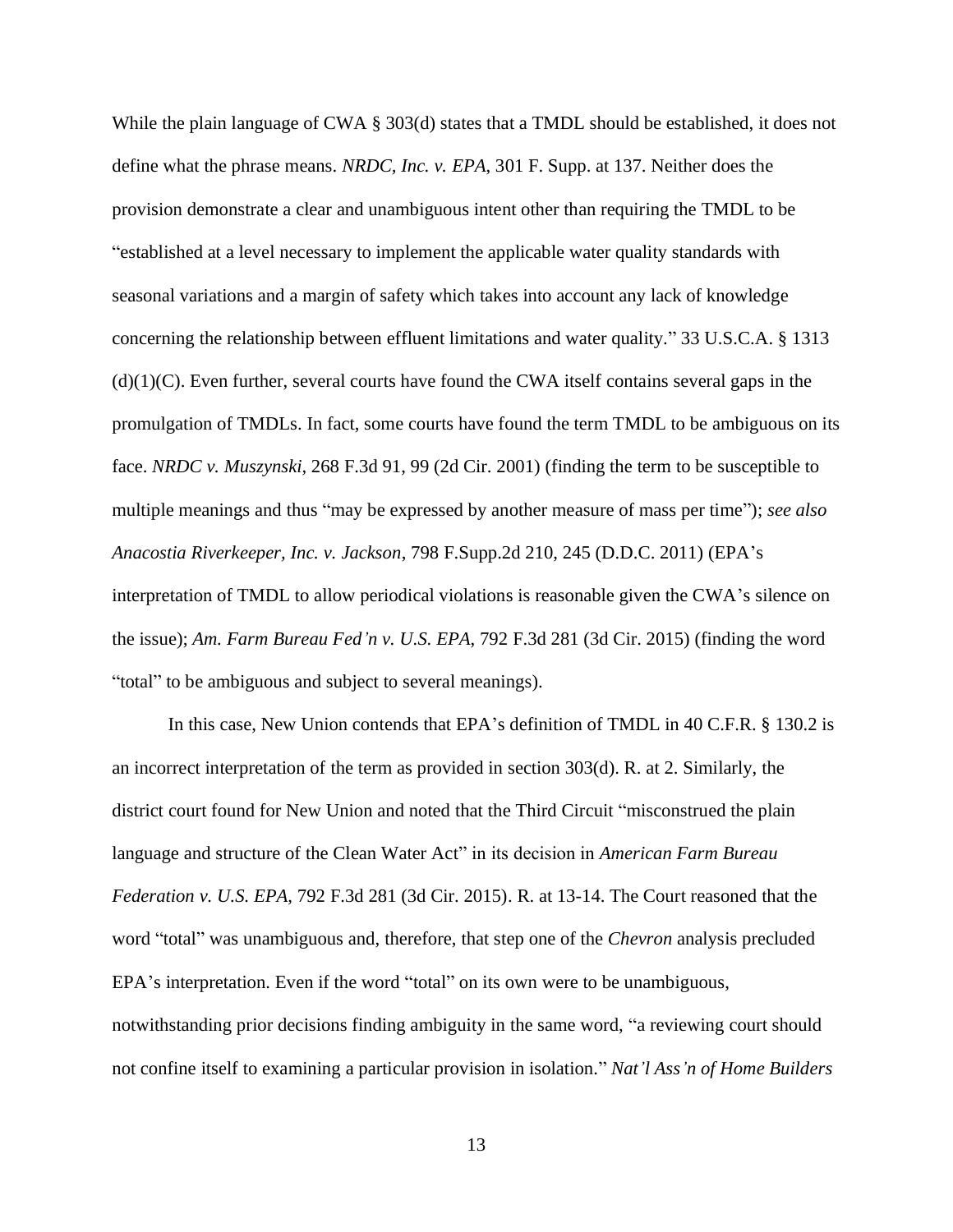*v. Defs. of Wildlife*, 551 U.S. 644, 666 (2007). *Nat'l Ass'n of Home Builders* further explains that "it is a fundamental canon of statutory construction that the words of a statute must be read in their context and with a view to their place in the overall statutory scheme." *Id*. The plain language of section 303(d) itself forced EPA to define TMDL on its own given the lack of a statutory definition and thus does not provide a sufficient basis for EPA's interpretation to fail at step one.

Given that the phrase TMDL is ambiguous, step two in the *Chevron* analysis provides that this Court should defer to EPA's interpretation as long as it is reasonable. *Chevron, U.S.A, Inc. v. NRDC, Inc.*, 467 U.S. 837, 843 (1984). In determining whether an agency's construction of a statute is permissible, controlling weight is given to an agency's interpretation of the statute it administers, in deference to the agency's expertise on the matter. *Id*. at 843-844. In fact, a court may only review an agency action or interpretation if it is found to be "arbitrary, capricious, or manifestly contrary to the statute." *Id*. at 844. In addition, courts are especially deferential where the statute contains a broad delegation of authority to the agency for administration of said statute. *Babbitt v. Sweet Home Chapter of Cmtys. for a Great Or.*, 515 U.S. 687, 115 S. Ct. 2407, 2416 (1995). In the present case, as previously mentioned, the CWA expressly provides that the Administrator shall administer the statute unless otherwise provided. *See* 33 U.S.C.A. § 1251(d). It is important to review the CWA's overall purpose. CWA § 101(a) establishes the Congressional declaration of goals and provides that the objective of the Act is "to restore and maintain the chemical, physical, and biological integrity of the Nation's waters." 33 U.S.C.A. § 1251. EPA's definition of TMDL consists of the sum of wasteload allocations and load allocations. It is not unfathomable that the purpose behind this definition is to gain a better understanding of the specific pollutants that are affecting a body of water to make a more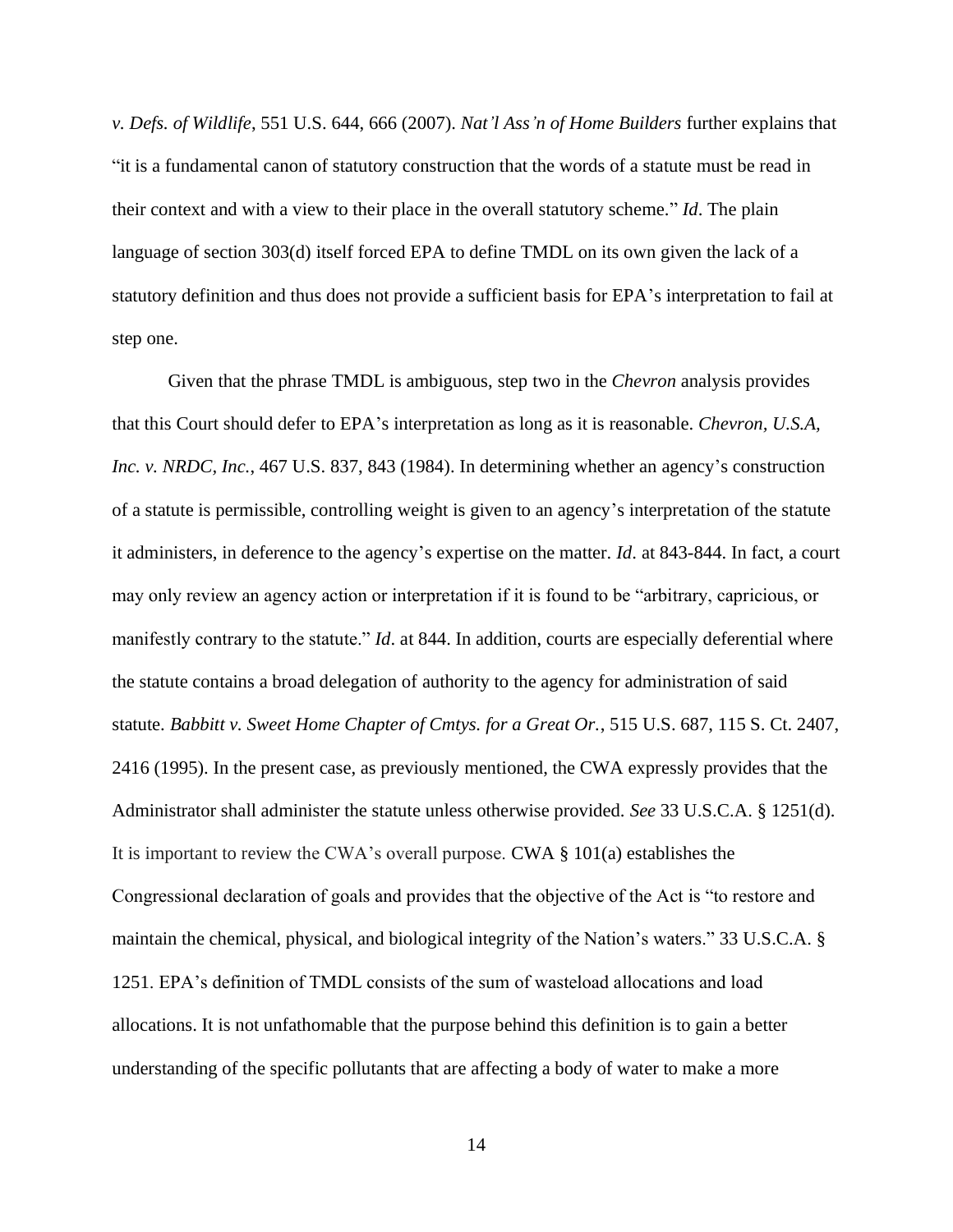informed decision on the matter. In fact, the district court itself found § 303(d) to be an "information gathering provision." R. at 13. What better way to gather information if not requiring as much specificity as possible? Both legislative history and the overall purpose of the Act support EPA's interpretation of a TMDL. EPA could not effectively review a TMDL submission without the most accurate information, including allocations of pollutants, to achieve proper state water quality standards. Prior to 1972, EPA had very little authority to enforce state water quality standards. However, the 1972 amendments to the Act subsequently granted EPA the authority to oversee and enforce the drafting and implementation of state water quality standards. In *United States v. Haggar Apparel Co.*, the Supreme Court found that the Act itself relies on EPA's discretion "to determine how best to implement the policy in those cases not covered by the statute's specific terms." *U.S. v. Haggar Apparel Co.*, 526 U.S. 380, 393 (1999). Therefore, when considering both the legislative history and the purpose of the Act, it is not unreasonable for EPA to require specific allocations of the pollutants.

In addition, case law has consistently granted deference to EPA when interpreting the CWA's provisions where Congress has remained silent on the issue. *U.S. v. Riverside Bayview Homes, Inc.*, 474 U.S. 121, 134 (1985) (deferring to EPA's definition of "waters"); *see also Arkansas v. Oklahoma*, 503 U.S. 91 (1992) (deferring to EPA's discretion in enforcing WQS through NPDES program); *Pronsolino v. Nastri*, 291 F.3d 1123 (9th Cir. 2002) (granting deference to EPA's discretion managing § 303(d) list). New Union's argument that EPA's regulation of TMDLs is contrary to the law is not supported by law. Although the district court found EPA's interpretation to be barred by step one in the *Chevron* framework, case law has provided that the plain language in the statute does not demonstrate the intent of Congress behind the enactment of § 303(d). Thus, EPA's interpretation of TMDLs requiring specific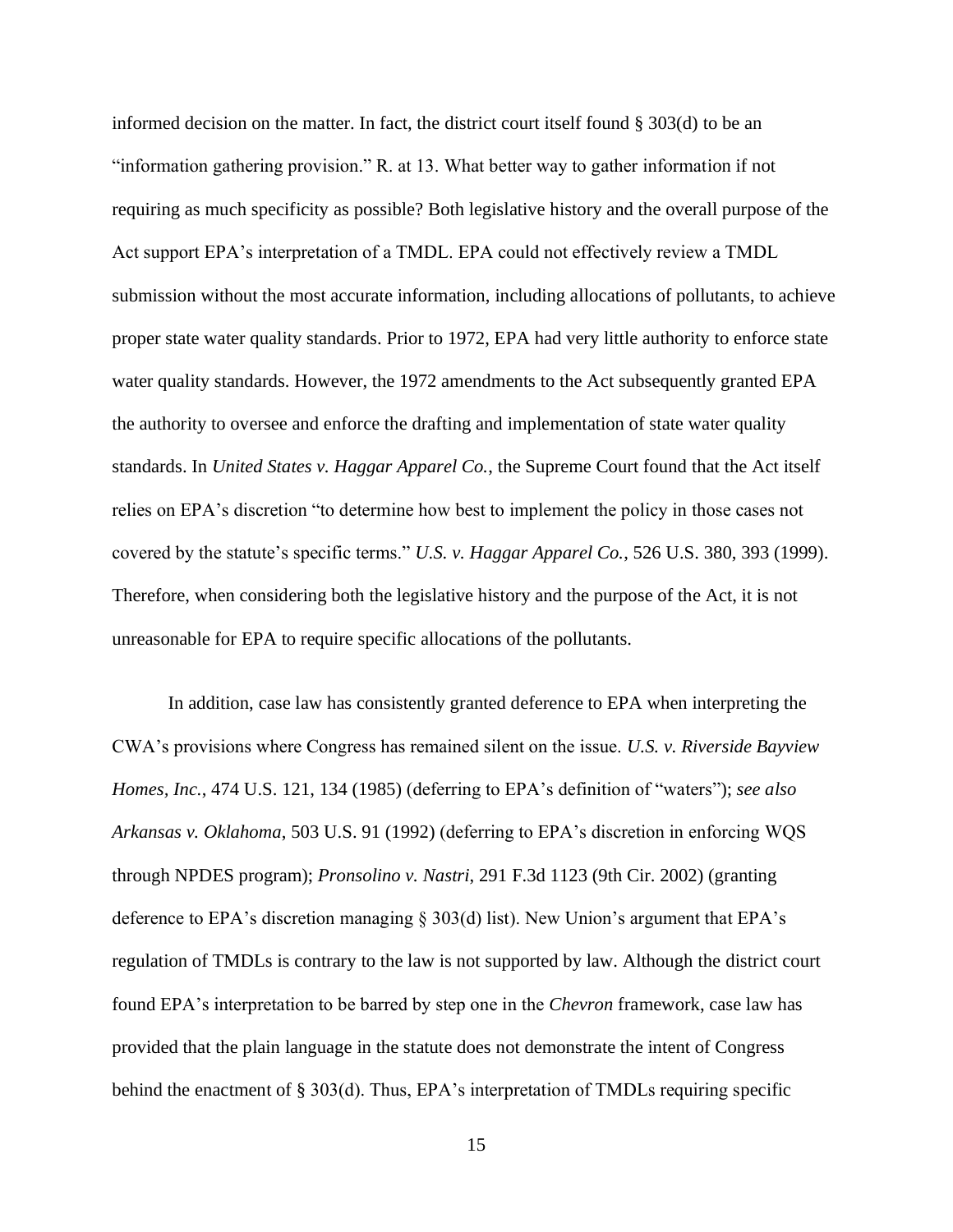wasteload and load allocations is not unreasonable because in only requiring a single number of the pollutants, EPA would have difficulty in achieving the CWA's purpose to improve water quality for those impaired waters (if only a single number of the pollutants was required). As such, we respectfully request this Court reverse the district court's erroneous determination that EPA's TMDL definition provided in 40 C.F.R. § 130.2 is contrary to law.

## **III. EPA'S PHASED TMDL CONSISTING OF ANNUAL PHOSPHORUS POLLUTION REDUCTIONS CONSTITUTES A VALID TMDL UNDER CWA § 303(d).**

The TMDL implemented by EPA, which includes a phased implementation over a fiveyear period and annual phosphorus reduction allocations is a valid TMDL under CWA § 303(d). EPA respectfully requests that this Court find that the district court erred in ruling that the adopted TMDL was not proper.

The Clean Water Act requires states to identify navigable waters within the state that do not meet water quality standards. For each pollutant that fails to meet the required standards in those waters, "[e]ach State shall establish ... the total maximum daily load, for those pollutants." 33 U.S.C. § 1313 (d)(1)(C). "Such load shall be established at a level necessary to implement the applicable water quality standards with seasonal variations and a margin of safety which takes into account any lack of knowledge concerning the relationship between effluent limitations and water quality." *Id.* The term "total maximum daily load" is not defined in the CWA and the Supreme Court has not provided a definition via case law. The Second, Third, and D.C. Circuits are the only circuits that have ruled on this issue thus far and all have evaluated the term "total maximum daily load" under the *Chevron* framework, finding the term to be ambiguous under step one. *Chevron, U.S.A., Inc. v. NRDC, Inc*., 467 U.S. 837 (1984); *Anacostia Riverkeeper, Inc. v. Jackson*, 798 F.Supp.2d 210, 245 (D.D.C. 2011); *Am. Farm Bureau Fed'n v. U.S. E.P.A.*, 792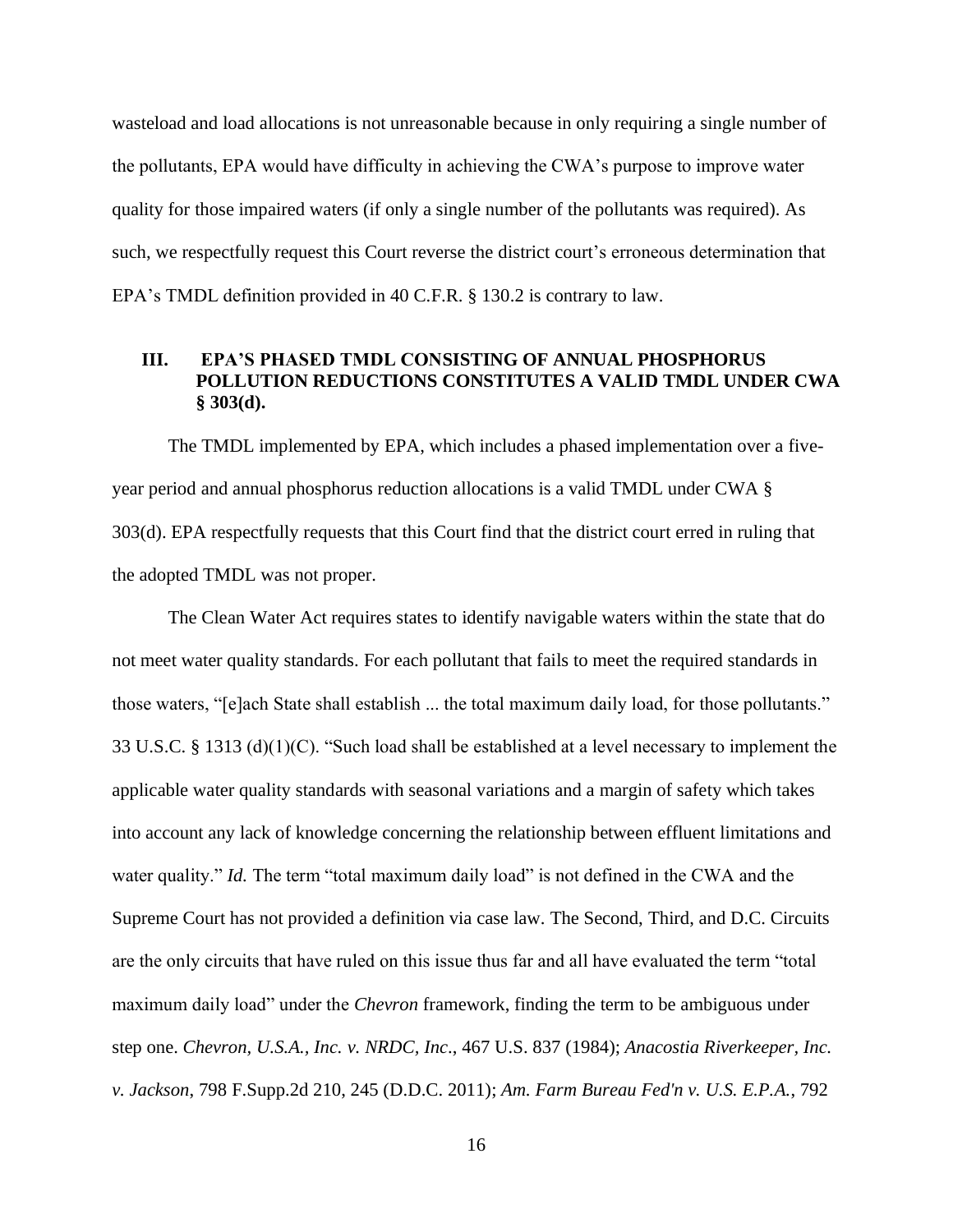F.3d 281, 298 (3d Cir. 2015); *NRDC, Inc. v. Muszynski*, 268 F.3d 91, 98–99 (2d Cir. 2001). EPA agrees that the term is subject to more than one interpretation and argues that EPA's construction is reasonable.

#### **A. Annual reductions do not violate the TMDL requirements in the CWA § 303(d).**

The Second, Third, and D.C Circuits have held that the term "total maximum daily load" itself is ambiguous under *Chevron* step one. *Am. Farm Bureau Fed'n*, 792 F.3d at 298 ("Congress was ambiguous on the content of the words 'total maximum daily load…'); *NRDC, Inc.*, 268 F.3d at 98–99 ("We believe, however, that the term 'total maximum daily load' is susceptible to a broader range of meanings."). EPA agrees that the phrase "total maximum daily load" is ambiguous and argues more specifically that the term "daily" is subject to more than one interpretation.

The term "total maximum daily load" is a term of art that refers to the mass of a pollutant over a period of time. The text itself provides a suggested unit of time: daily. However, reduction allocations are not required to be listed in daily terms to comply with the Clean Water Act. The Clean Water Act only requires that "[s]uch load shall be established at a level necessary to implement the applicable water quality standards…" 33 U.S.C.A § 1313 (d)(1)(C). Additionally, EPA's implementing regulations note that TMDLs "can be expressed in terms of either mass per time, toxicity, or other appropriate measure." 40 C.F.R. § 130.2 (i). The use of the phrase "mass per time" suggests that other units of measurement could be appropriate. If Congress intended for the word "daily" to have a strict meaning, the implementing regulation would instead state "mass per day" not "mass per time." This suggests that the concern of Congress was not the cadence of the reduction allocations but only that the reductions achieved the purpose of satisfying water quality standards. *Anacostia Riverkeeper, Inc.,* 798 F.Supp.2d at 245 ("[t]he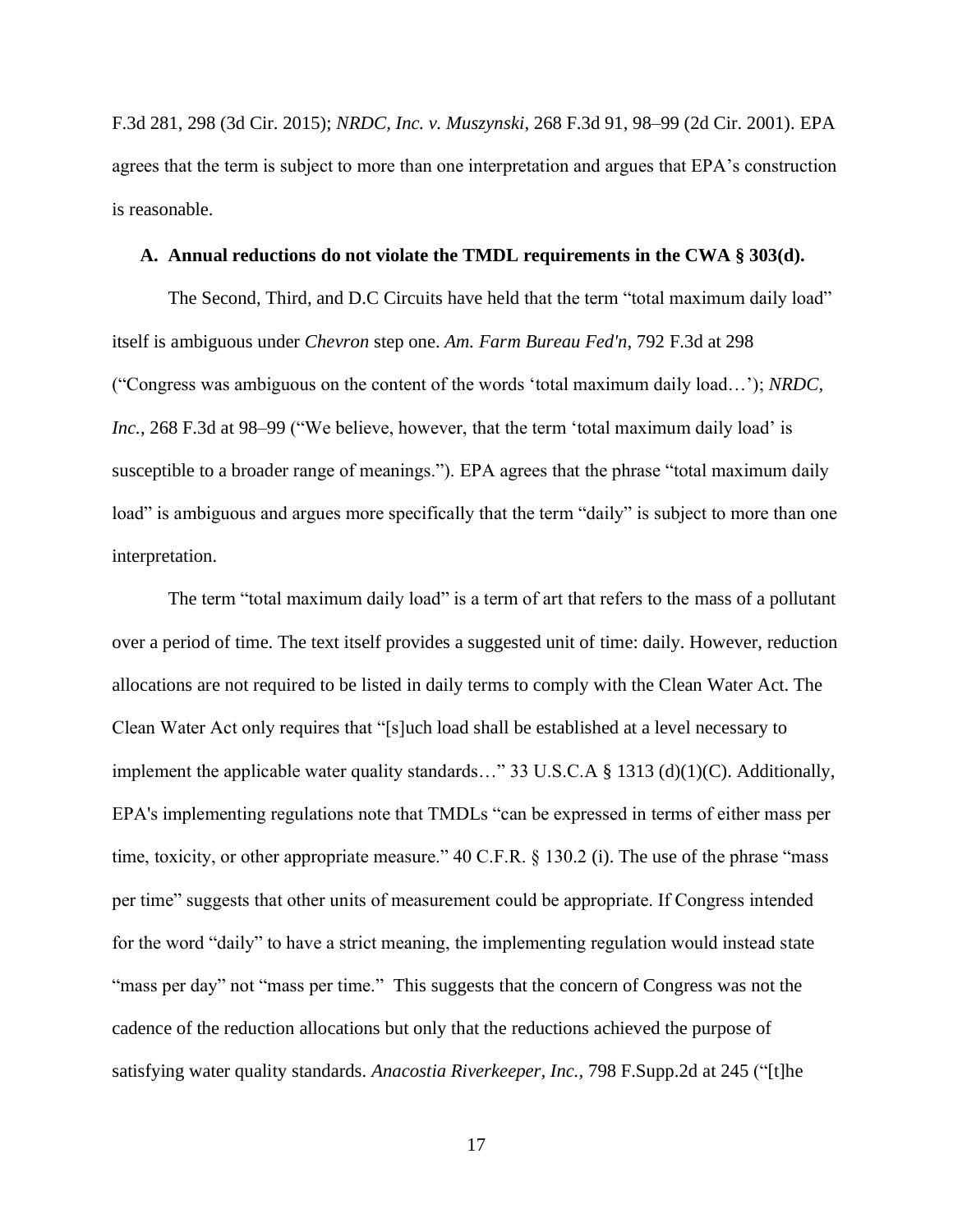CWA's references to water quality standards require only that a TMDL set load levels 'necessary to attain and maintain applicable water quality standards,' 33 U.S.C.A.  $\S$  1313 (d)(1)(C) and does not otherwise refer to any particular timeframe."). The time period with which the reduction allocations must be measured has been discussed only by the Second, Third, and D.C. Circuits. Each circuit has held that other units of time are acceptable in the implementation of a TMDL. *Id.*; *Am. Farm Bureau Fed'n*, 792 F.3d at 298; *NRDC, Inc.*, 268 F.3d at 98–99.

At *Chevron* step two, the question becomes whether the agency interpretation is reasonable. *Chevron, U.S.A, Inc. v. NRDC, Inc.*, 467 U.S. 837, 843 (1984). Here, EPA's determination that an annual load allocation is more appropriate for a phosphorous TMDL than a daily allocation is reasonable.

TMDL implementation is left to the states and EPA to determine. CWA § 303(e). Implementation includes the discretion to determine the cadence by which the reduction is required to take place. *Anacostia Riverkeeper, Inc.,* 798 F.Supp.2d at 245 ("The CWA does not specify a particular time period during which a TMDL must prevent violations of applicable water quality standards."). Due to the ever-changing nature of phosphorus levels in waterbodies based on seasonal and weather patterns, a daily maximum load would not be a reasonable time measurement by which to require reductions. *NRDC, Inc.*, 268 F.3d 91 at 99. The Second Circuit has specifically agreed with the EPAs autonomy to dictate cadence with respect not only to TMDLs, but also reductions in phosphorus specifically:

In short, the CWA's effective enforcement requires agency analysis and application of information concerning a broad range of pollutants. We are not prepared to say Congress intended that such far-ranging agency expertise be narrowly confined in application to regulation of pollutant loads on a strictly daily basis. Such a reading strikes us as absurd, especially given that for some pollutants, effective regulation may best occur by some other periodic measure than a diurnal one. Accordingly, we agree with EPA that a "total maximum daily load" may be expressed by another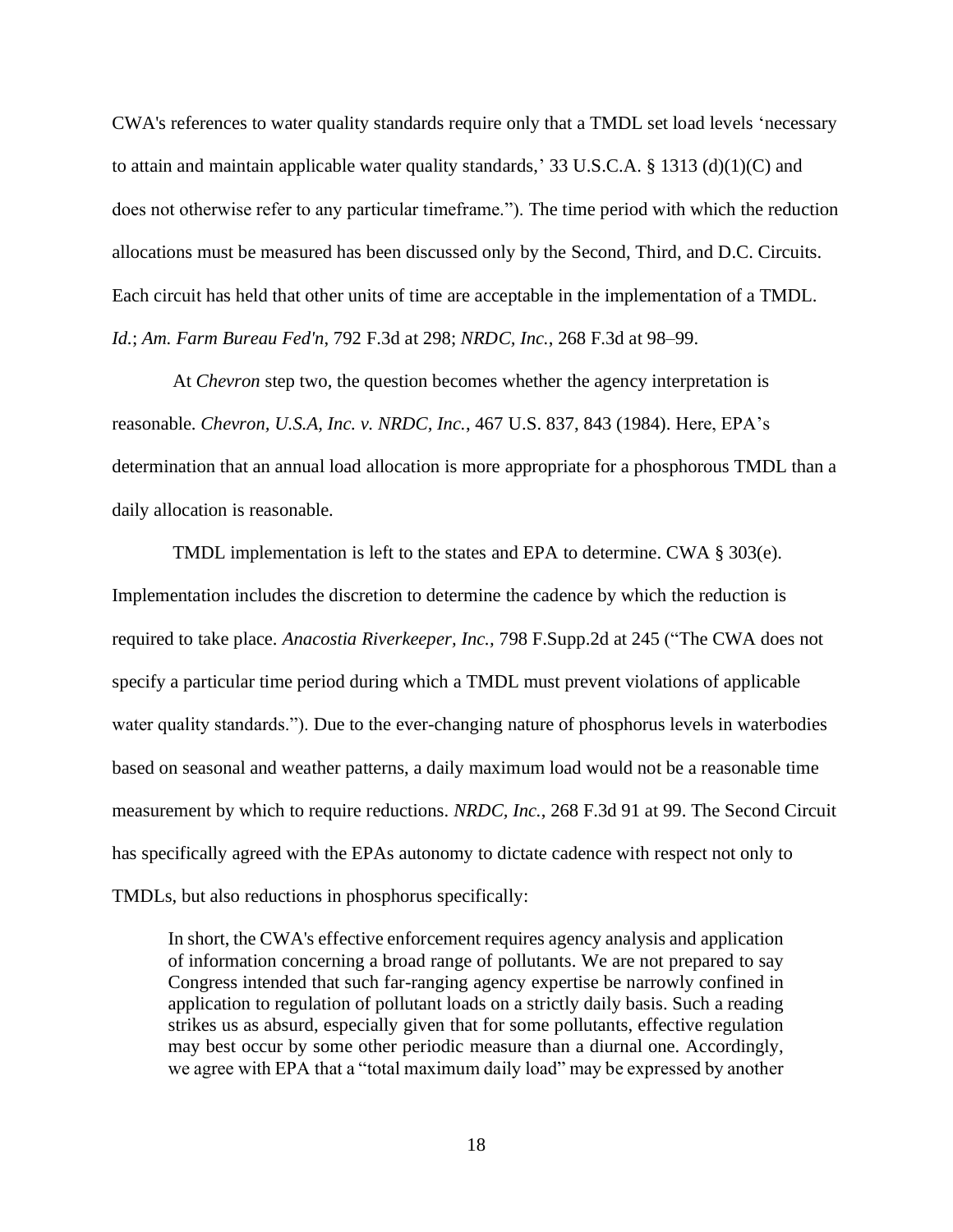measure of mass per time, where such an alternative measure best serves the purpose of effective regulation of pollutant levels in waterbodies.

*NRDC, Inc.*, 268 F.3d at 98–99.

In holding that TMDLs must be portrayed in only daily terms, the Twelfth Circuit would be breaking with all three circuits that have ruled on this issue.

### **B. EPA's phased TMDL is sufficient to assure achievement of water quality standards at Lake Chesaplain.**

The phased TMDL that EPA has adopted for Lake Chesaplain is congruent with the CWA's TMDL requirements. The Second Circuit reminds that "although Congress explicitly required the EPA to establish 'total maximum daily loads,' it nowhere prescribed *how* the EPA is to do so." *Am. Farm Bureau Fed'n*,792 F.3d 281 at 298. With the goal of achieving water quality standards, it is acceptable and may be necessary to implement reductions in such a way that increases or decreases over time. *Id. at* 300 ("promulgating an accurate TMDL… requires consideration of a timeline and of changes over time, [and] it is more consistent with the purpose of the Clean Water Act to express the deadline that the EPA relied on in calculating the TMDL than to make states and the public guess what it is."). Additionally, it is within the scope of the EPA to delineate a timeline by which the phased reductions will culminate in water quality standards being met. Here, EPA has done just that. The five-year phased TMDL provides a timeline to polluters and the public of when Lake Chesaplain will reach the appropriate water quality standards and the rate at which those reductions will take place over those five years.

As previously mentioned, the term "total maximum daily load" is ambiguous and providing deference to the EPA and states' implementation of TMDLs is paramount to their success. *Id. at* 306 ("Interpreting "total maximum daily load" as requiring one number and nothing more is in tight tension with the Clean Water Act's goal…").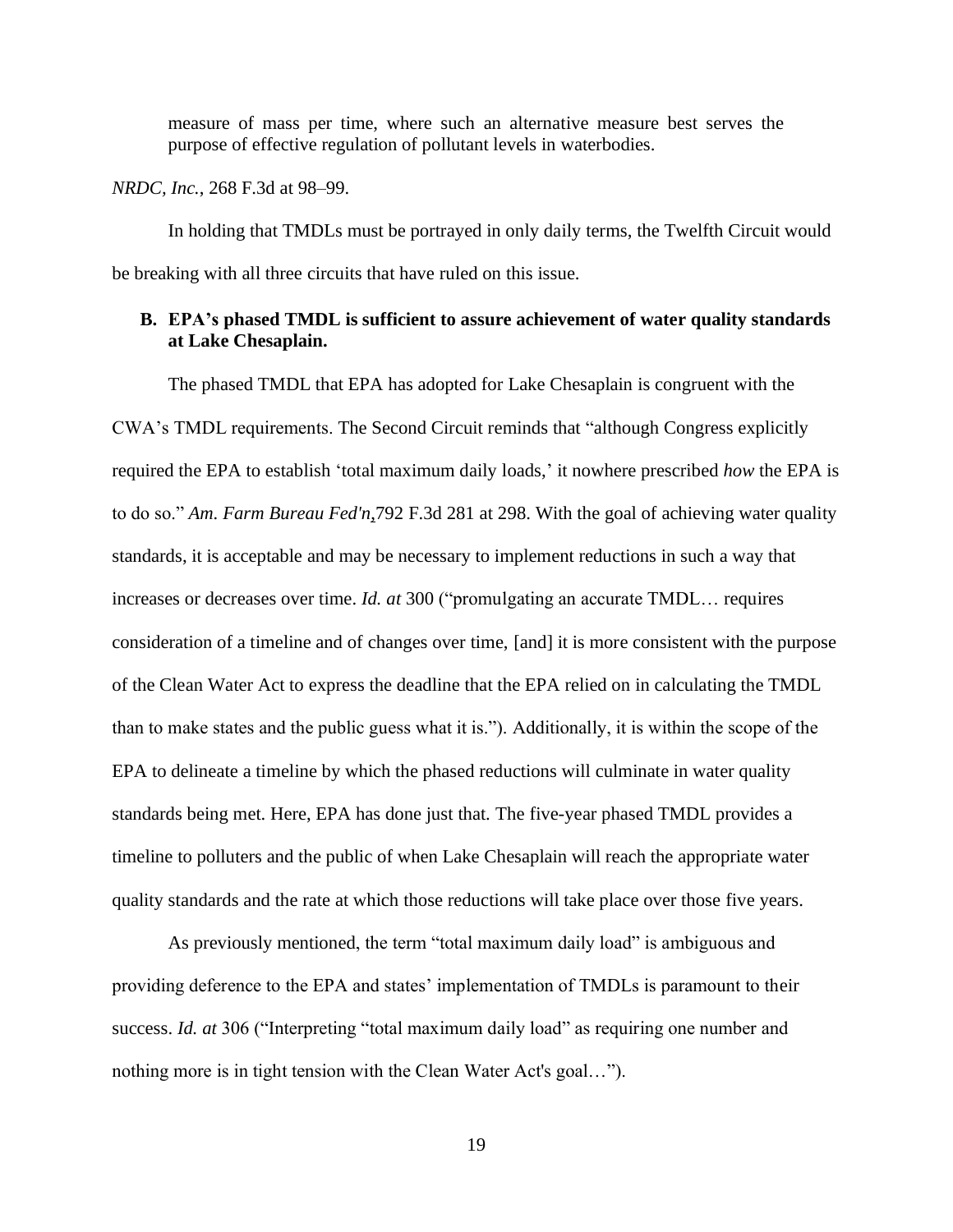### **IV. EPA'S ADOPTION OF CREDITS FOR ANTICIPATED BMP POLLUTION REDUCTION WAS NOT ARBITRARY AND CAPRICIOUS OR AN ABUSE OF DISCRETION.**

EPA respectfully requests this court to uphold the district court's determination that the EPA's adoption of credits for anticipated BMP pollution reductions to reduce the stringency of wasteload allocations for point sources for implementation of the Lake Chesaplain TMDL was not arbitrary and capricious or an abuse of discretion due to lack of assurance of BMP implementation.

CWA §303(d) requires states to identify waters where current pollution control technologies alone cannot meet the water quality standards set for that waterbody. The Act instructs states to set a TMDL to be approved or disapproved by EPA. If the EPA does not approve of the TMDL, it must promulgate its own water quality standard for the state. 33 U.S.C.A. § 1313 (a)(3)(A)-(C) & (b).

EPA's regulations define TMDLs as the "sum of the individual WLAs [wasteload allocations] for point sources and Las [load allocations] for nonpoint sources and natural background." 40 C.F.R. § 130.2(i). Section 130.2 also defines a "wasteload allocation" as the "portion of a receiving water's loading capacity that is allocated to one of its existing or future point sources of pollution," § 130.2(h), and a "load allocation" as the "portion of a receiving water's loading capacity that is attributed either to one of its existing or future nonpoint sources of pollution or to natural background sources,"  $\S$  130.2(g).

## **A. The EPA does not have to get reasonable assurance that nonpoint source reductions will be achieved.**

The EPA has stated in its regulations that nonpoint source load allocations may be credited towards point source wasteload allocations: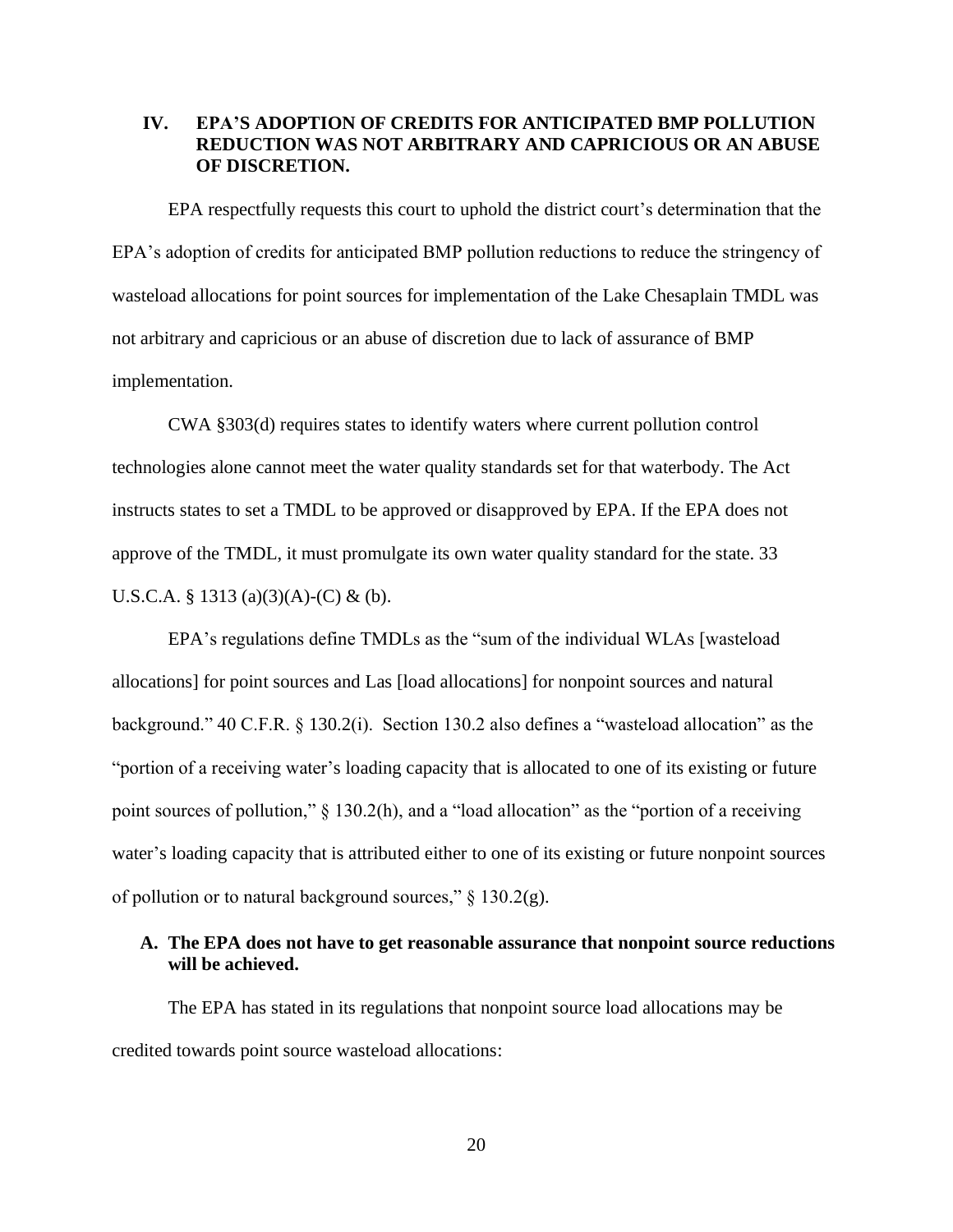If Best Management Practices (BMPs) or other nonpoint source pollution controls make more stringent load allocations practicable, then wasteload allocations can be made less stringent. Thus, the TMDL process provides for nonpoint source control tradeoffs.

40 C.F.R. § 130.2(i).

The CWA, while not explicit on credits for future BMP use, has been interpreted in

regulation and case law to not only allow, but require allocation to nonpoint source load

allocations.

TMDLs...must take into account pollution from both point and nonpoint sources. We believe congressional silence on how to promulgate a TMDL and the congressional command that a TMDL be establishedonly for waters that cannot be cleaned by point source limitations alone (necessarily implying that, whatever form the TMDL takes, it must incorporate nonpoint source limitations) combine to authorize the EPA to express load and waste load allocations. To be sure, the statute does not command the EPA's final regulation to allocate explicitly parts of a load among different kinds of sources, but we agree with the EPA that it may do so.

*Am. Farm Bureau Fed'n v. U.S. E.P.A.* 792 F.3d 281 at 301 (2015).

While EPA can approve TMDLs that include credits for nonpoint source BMP

reductions, it does not itself implement those BMPs, which is the responsibility of the state where the impaired waterway is located. *Sierra Club v. Meiburg*, 296 F.3d 1021, 1026-27 (11th Cir. 2002) ("The Act generally leaves regulation of non-point source discharges through the implementation of TMDLs to the states…The Court finding "Georgia has primary authority and responsibility for issuing permits and controlling nonpoint source pollution in that state…EPA, for its part, has a supervisory authority."). This allows states the flexibility to adapt nonpoint source limitations to cover all polluters contributing to the impaired waterways and to hit the TMDL targets while EPA helps to control point source polluters through NPDES permits. *Pronsolino v. Nastri*, 291 F.3d 1123, 1129 (9th Cir. 2002) ("TMDLs serve as a link in an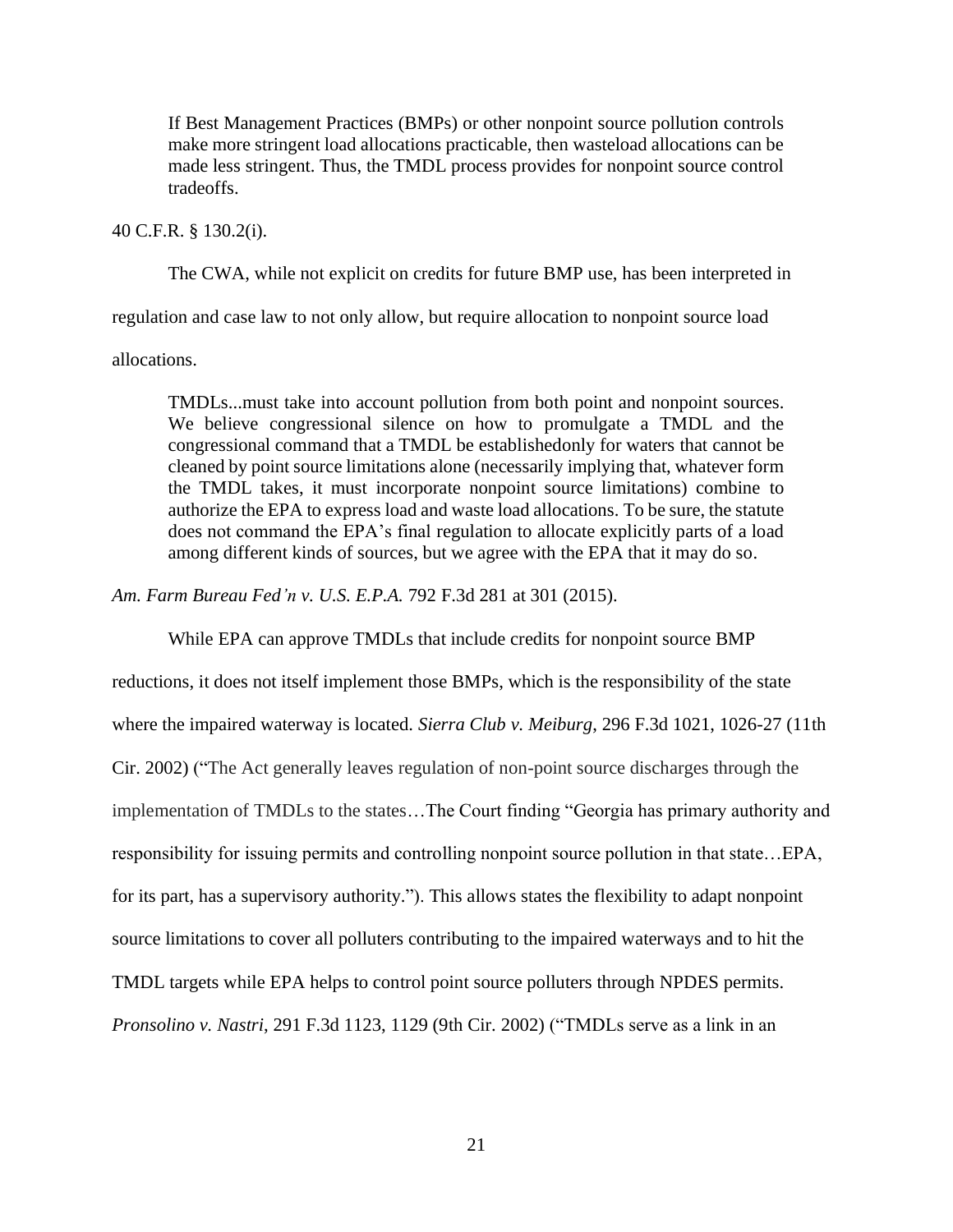implementation chain that includes federally-regulated point source controls, state or local plans for point and nonpoint source pollution reduction.").

Further, TMDLs are considered an implementation plan rather than an enforcement mechanism. R. at 16. The enforcement of TMDLs comes from permitting of point source polluters by EPA and New Union, while enforcement of nonpoint source polluters falls specifically on New Union. If New Union fails to meet the water quality standard set by the TDML through regulation of its own, then the TMDL will be revised to meet those standards. 33 U.S.C.A. §1313(d)(4)(A).

The CWA places authority in the EPA in regulating TMDLs. However, the statutory language regarding TMDLs in the Clean Water Act is ambiguous at best as to how to promulgate a TMDL. The Act requires that states set a TMDL and that EPA either approve or disapprove it. If the EPA does not approve the state created TMDL, it will create the TMDL itself.

In the CWA congress delegated authority to EPA for divisions of load and waste load allocation in a TMDL. 40 C.F.R. § 130.2(i) states that you can credit point source pollution from nonpoint source reductions which was confirmed in *American Farm Bureau Federation*. Although nonpoint source reductions cannot be enforced by the EPA, New Union can require the use of BMPs by nonpoint source polluters to meet the TMDL. This is analogous towards *Meiburg*, in that the EPA takes only a supervisory role with implementation processes for nonpoint source polluters, the implementation itself falls squarely on New Union. This concept was also stated in *Pronsolino*, putting implementation for nonpoint source polluters squarely on New Union, not the EPA.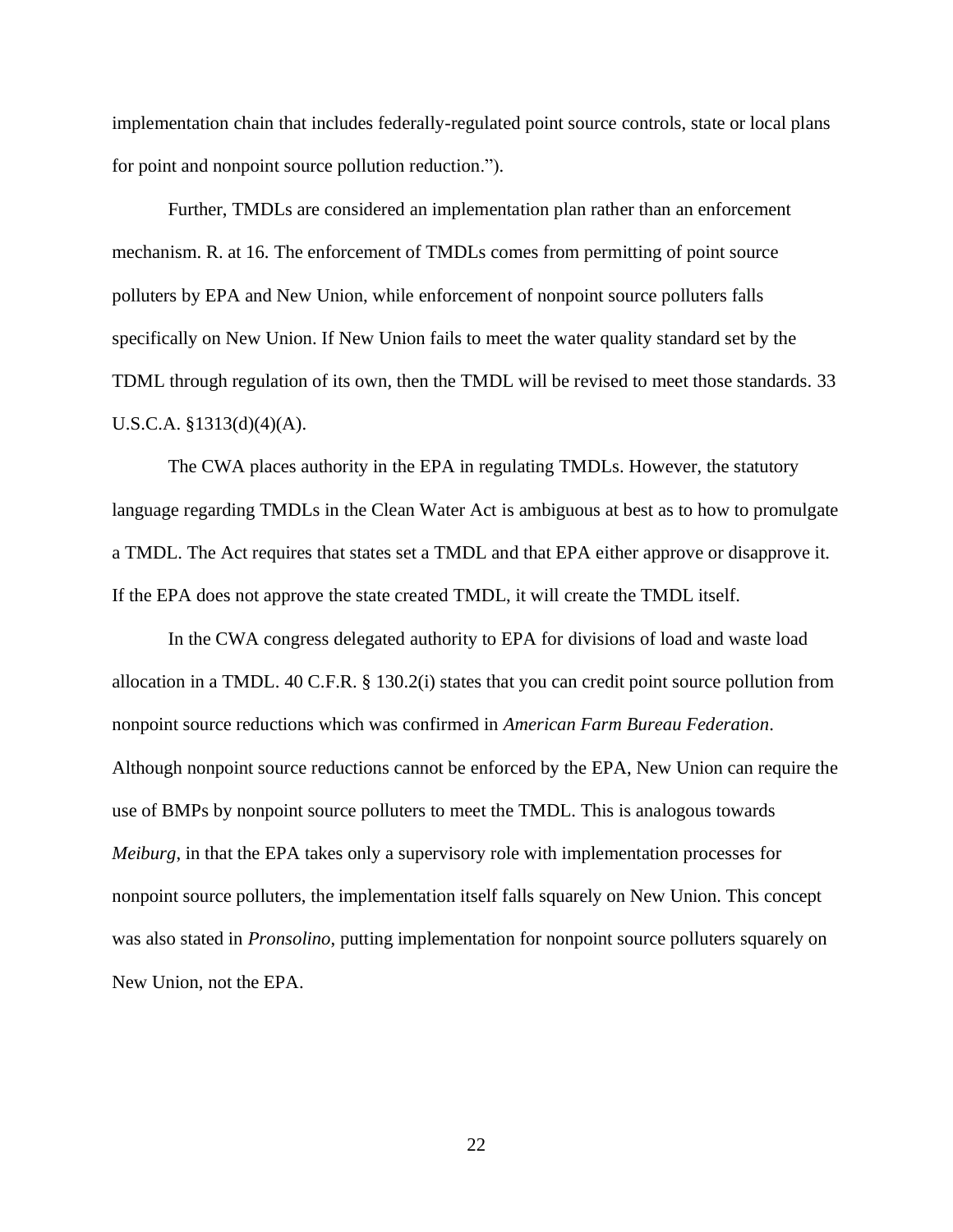#### **B. EPA's interpretation of the statute is entitled to** *Chevron* **deference.**

The CWA gives broad discretion to EPA in approving or disapproving of proposed TMDLs, an authority delegated by Congress in § 303(d)(1). The Supreme Court has held that a court must have deference to an agency's statutory interpretation when (1) Congress either did not address the issue in question directly or addressed the issue ambiguously and (2) the agency is responsible for implementing the statute and it has interpreted the statute reasonably, then the agency's interpretations "are given controlling weight unless they are arbitrary, capricious, or manifestly contrary to the statute." C*hevron U.S.A., Inc. v. NRDC, Inc.,* 467 U.S. 837, 843-44 (1984) (If the subject matter is technical, complex, and dynamic; agencies have authority to fill gaps where the statutes are silent); *Morton v. Ruiz*, 415 US 199, 231 (1974) ("The power of an administrative agency to administer a congressionally created and funded program necessarily requires the formulation of policy and the making of rules to fill any gap left, implicitly or explicitly, by Congress.").

An agency's statutory interpretation is entitled to *Chevron* deference when "Congress delegated authority to the agency generally to make rules carrying the force of law, and that the agency interpretation claiming deference was promulgated in the exercise of that authority. *U.S. v. Mead Corp.*, 533 U.S. 218 at 226-27. Courts have held that EPA holds the authority to interpret how to promulgate a TMDL. *Pronsolino v. Nastri*, 291 F.3d at 1129 ("EPA has the delegated authority to enact regulations carrying the force of law regarding the identification of  $§303(d)(1)$  waters and TMDLs.").

To find that an agency interpretation is reasonable, a court need not conclude that it is the *best* interpretation, merely that it is "rationally related to the goals" of the statute. *AT&T Corp. v. Iowa Utils. Bd.*, 525 U.S. 366, 388 (1999) (emphasis added). Step one of *Chevron* asks if the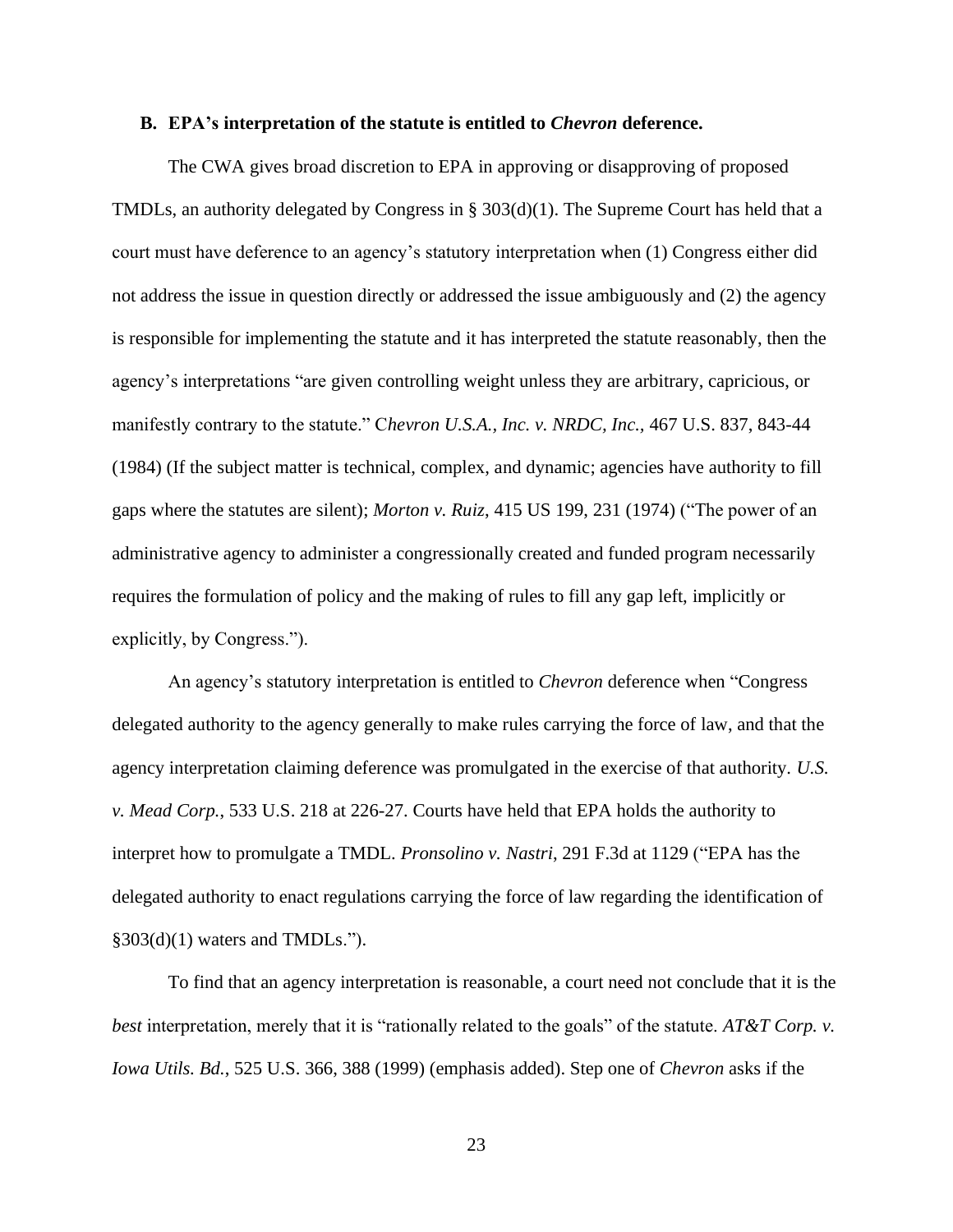statute is explicit and unambiguous, which the statute for TMDLs is not. The language, while explicit on the process of promulgating a TMDL, does not speak to the actual makeup of the construction of the remediating measures. Because the statute is ambiguous on time frame, as well as on what measures must be taken, EPA is delegated that authority.

 It is clear the agency had the authority to reject the revised TMDL and to select to use the original proposed TMDL pursuant to CWA  $\S 303(d)(2)$  so long as it was a reasonable conclusion. The EPA determined this TMDL plan to be the best option after receiving the inadequate TMDL from New Union. The adopted TMDL uses a combination of reductions through point source and nonpoint source reductions over the five-year period. The TMDL provides a framework for the water in Lake Chesaplain to come back into line with the water quality standards set by the TMDL. The accepted TMDL, while controversial, was not challenged for its scientific conclusion, and was only originally changed due to public reaction. R. at 9. EPA saw the revised TMDL lacking in wasteload allocations or load allocations and thus rejected it, and adopting the original TMDL proposal, which they are authorized to do under CWA § 303(d)(2). This action was not unreasonable, let alone arbitrary, capricious or an abuse of discretion.

EPA respectfully requests this court to uphold the district court's determination that the EPA's adoption of credits for anticipated BMP pollution reductions to reduce the stringency of wasteload allocations for point sources for implementation of the Lake Chesaplain TMDL was not arbitrary and capricious or an abuse of discretion due to lack of assurance of BMP implementation.

#### **CONCLUSION**

EPA's rejection of New Union's TMDL in favor of a phased, annual TMDL that includes allocation for both point source and nonpoint source phosphorus pollution was valid under the